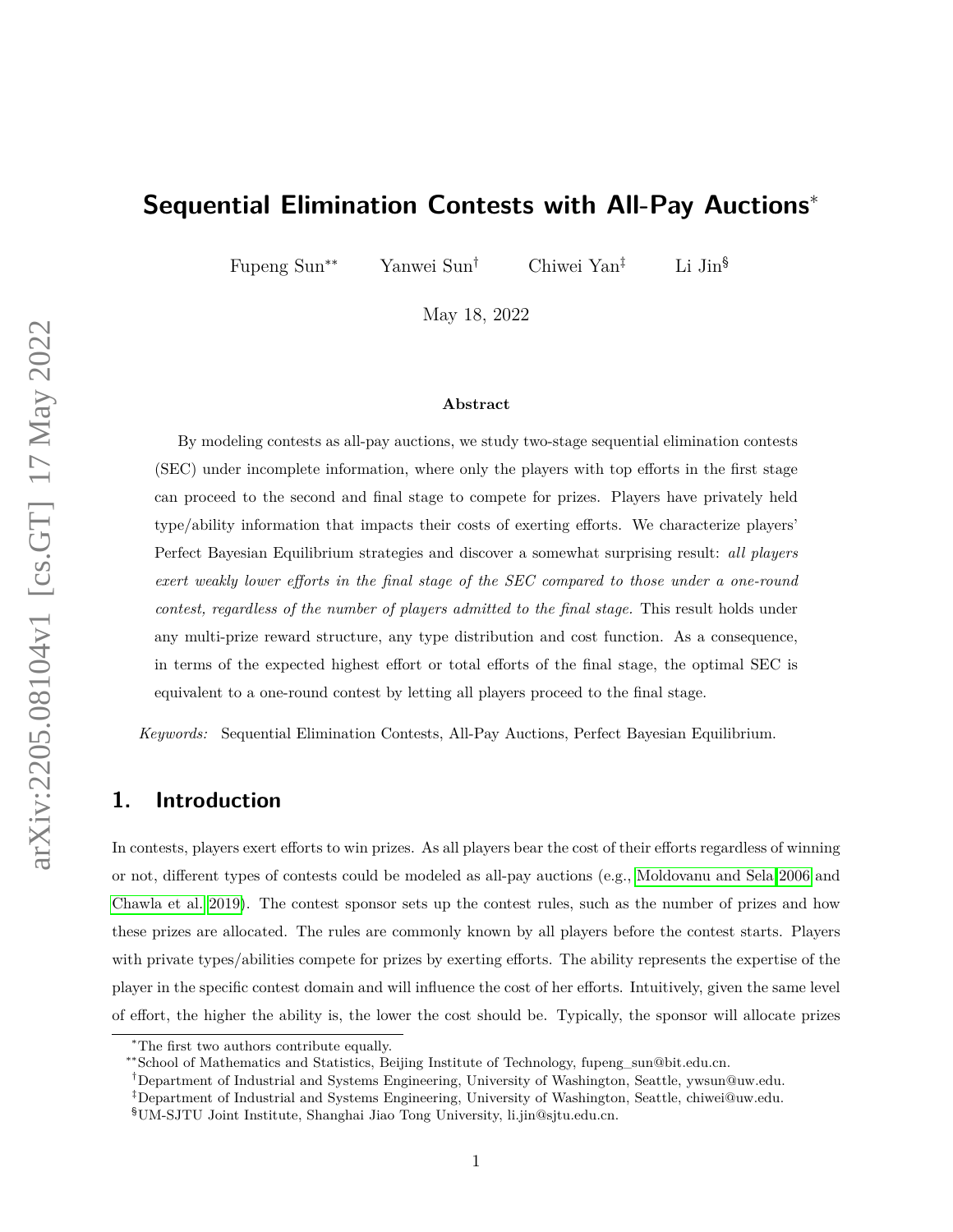according to the players' efforts, i.e., offering the best prize to the player with the highest effort, offering the second-best prize to the player with the second-highest effort, and so on until all prizes are allocated.

A popular type of contest is called *multi-stage elimination* contests where only the players with top efforts could proceed to the next round. For instance, many sports games, talent contests, and even political elections consist of multiple stages with effort level-based elimination. There are mainly two types of elimination mechanisms: *sequential elimination* and *sub-elimination*. In sequential elimination contests (SEC), all players attend one "giant" contest first, and only the players with top efforts proceed to the next stage. Many talent contests adopt such sequential elimination structure such as The Voice, an American singing competition. Eligible players advance from top 20, top 13, top 11, top 10, top 8 rounds to a top 5 final round eventually [\(Wikipedia 2021\)](#page-22-1). On the other hand, in sub-elimination contests, players will be randomly divided into sub-groups, and only the winners of each sub-group proceed to the next stage. Typical sub-elimination contests are FIFA World Cup, where all teams are first divided into several sub-groups, and the winners of each sub-group proceed to the next round.

To understand whether sub-elimination contests have intrinsic advantages, [Moldovanu and Sela](#page-22-0) [\(2006\)](#page-22-0) studied two-stage sub-elimination contests under incomplete information, where i) in the first stage, players are randomly divided into sub-groups who do not know the precise abilities of other players, but have common knowledge about their distributions; ii) at the end of the first stage, the sponsor will announce the winners of each sub-group who will advance to the second stage; iii) the players in the second stage then compete for a grand prize. They show the dominance of sub-elimination contests in terms of the expected highest effort of the second stage over one-round contests under linear cost function when the number of players is large enough (see Theorem 4 in [Moldovanu and Sela 2006\)](#page-22-0).

On the other hand, there is limited work on the analysis of SEC under such incomplete information settings. Different from sub-elimination contests, SEC is harder to analyze because of the complexity of the posterior beliefs — once a player advances to the second round, how should she update her belief about her opponents' abilities in the second round? In sub-elimination contests, this is straightforward as the player will perceive the abilities of her opponents as the largest order statistic among each sub-group since each player in the second stage is the one with the highest ability among each sub-group in the first stage. Moreover, conditioning on the prior beliefs being IID, the posterior beliefs about different players in the second stage are also IID because players are randomly divided into sub-groups. However, in SEC, players who enter the second stage come from the same pool of competition, thus players' own abilities have an impact on their beliefs about other players' abilities after knowing who advances to the second stage. For the same reason, the beliefs about other players' abilities can be correlated in the second stage — knowing someone's ability in the second stage tells something about other players in that stage. This is a distinguishing feature of the analysis of SEC.

To the best of our knowledge, this is the first paper analyzing two-stage SEC by modeling it as an all-pay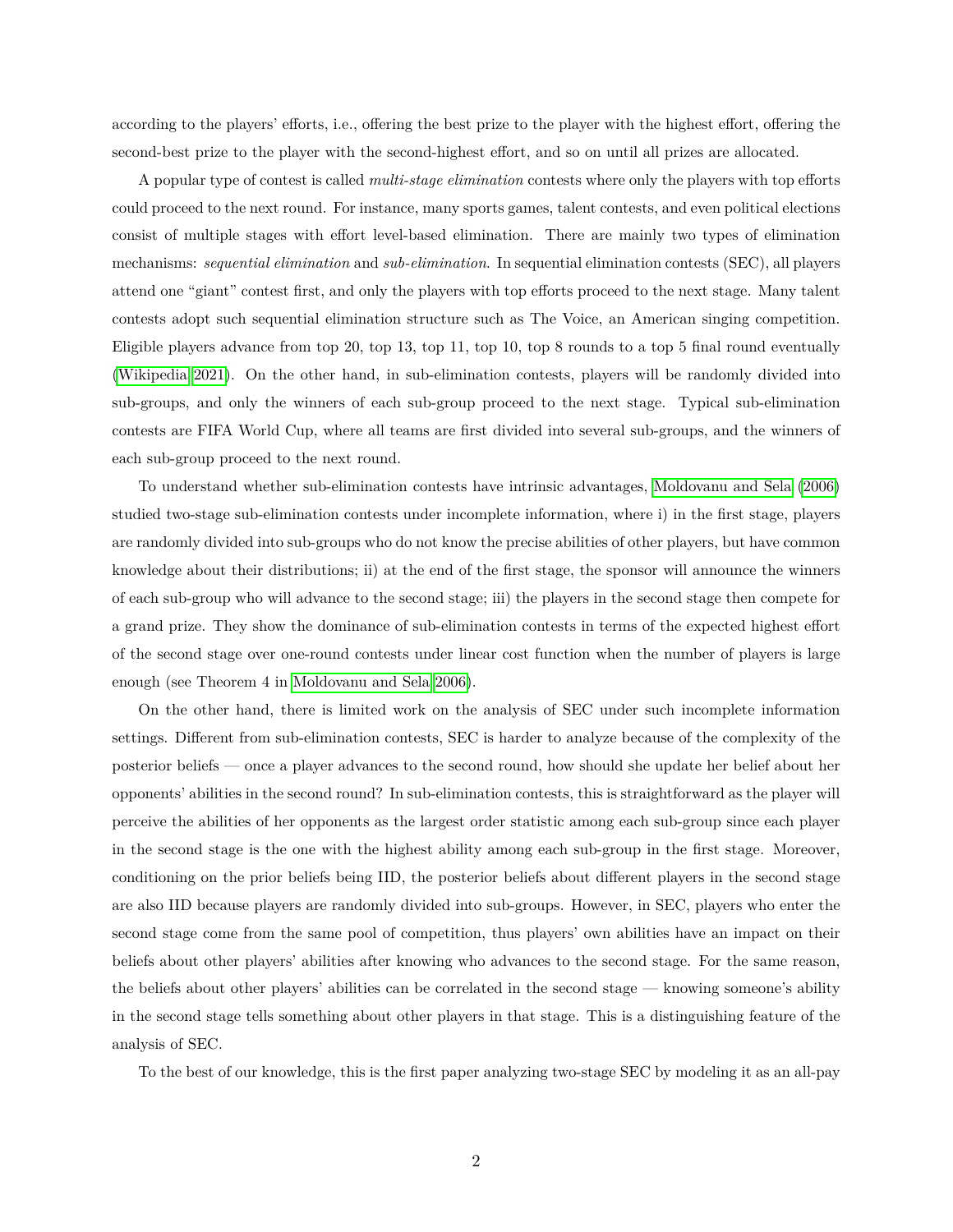auction under incomplete information.<sup>1</sup> The main results are as follows.

- 1. We characterize the structure of the posterior beliefs in a two-stage SEC with arbitrary cost function and type distribution, under any multi-prize reward structure at the final stage. We find that the posterior beliefs are not identical across players and depend on each player's own ability. Moreover, in the second stage, the posterior beliefs about different opponents' abilities are correlated.
- 2. We derive the perfect Bayesian equilibrium effort of the two-stage SEC. Interestingly, we find that the second-stage equilibrium effort shares a very similar structure with the equilibrium effort of a one-round contest except for an additional changing factor in the formulas that encapsulates the effect of SEC, which is quite elegant for the purpose of comparison.
- 3. By comparing the equilibrium efforts, we find a somewhat surprising result *all players exert weakly lower efforts in the final stage of the SEC compared to those under a one-round contest, regardless of the number of players admitted to the final stage*. As a consequence, in terms of the expected highest effort or total efforts of the final stage, the optimal SEC is equivalent to a one-round contest by letting all players proceed to the final stage.

The remainder of the paper is organized as follows. In Section 2, we introduce the model setup and define the equilibrium notion we use. In Section 3, we characterize the posterior beliefs and then derive the equilibrium efforts. We then compare the equilibrium efforts of a two-stage SEC with a one-round contest in Section 4 and conclude in Section 5. Omitted proofs and auxiliary results are presented in the Appendix.

### **2. Model and Preliminaries**

Consider a two-stage elimination contest where a set of  $n_1 \in \mathbb{Z}_+$  ( $n_1 \geq 2$ ) players (denoted as set  $\mathcal{I}^1$ ) enter the first-stage contest, and depending on the outcome, the top  $n_2 \in \mathbb{Z}_+$   $(2 \leq n_2 \leq n_1)$  players from the first stage (denoted as set  $\mathcal{I}^2$ ) proceed to the second and final stage to compete for  $p \in \mathbb{Z}_+$  ( $p \leq n_2$ ) prizes. The value of the *l*<sup>th</sup> prize is denoted as  $V_l$ , where  $V_1 \ge V_2 \ge \cdots \ge V_p \ge 0$ . The contest sponsor determines the number of players remained in the second stage  $n_2$ , the number and value(s) of prizes, and these are made common knowledge. For  $i \in \mathcal{I}^t$ , let  $\mathcal{I}_{-i}^t = \{j : j \in \mathcal{I}^t, j \neq i\}$  as the set of players in stage  $t \in \{1,2\}$  of the contest except for player *i*.

At each stage  $t \in \{1,2\}$  of the contest, a player  $i \in \mathcal{I}^t$  exerts an effort  $e_i^t$  which incurs a cost  $g(e_i^t)/a_i$ where  $g : \mathbb{R}_{\geq 0} \to \mathbb{R}_{\geq 0}$  is a strictly increasing, continuous and differentiable function with  $g(0) = 0$  and  $a_i$  is

<sup>&</sup>lt;sup>1</sup>[Hou and Zhang](#page-22-2) [\(2021\)](#page-22-2) analyze a similar two-stage SEC as our setting. However, there are several mistakes in their analyses. In particular, they use an incorrect structure of the posterior belief and mistakenly assume that players' posterior beliefs are IID. On the other hand, [Fu and Lu](#page-21-1) [\(2012\)](#page-21-1) and [Fu and Wu](#page-21-2) [\(2021\)](#page-21-2) studied a different type of SEC under the format of a Tullock contest. In their setup, players are homogeneous in their abilities and winners are selected probabilistically in the sense that the winning probability of player *i* with effort  $e_i$  is  $e_i^r / \sum_j e_j^r$ for some constant  $r > 0$ .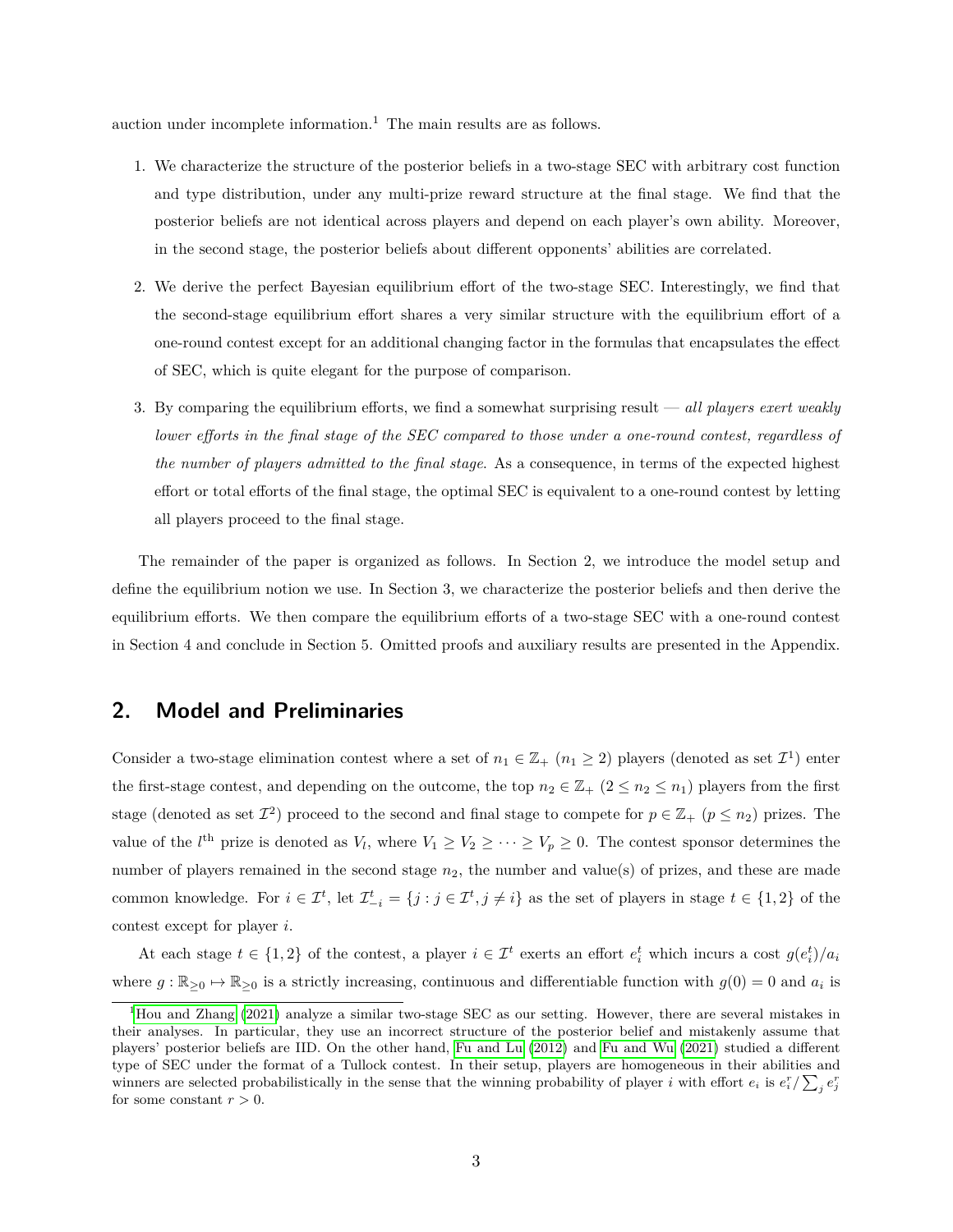a type/ability parameter. The ability  $a_i$  is private information to the player *i* herself. At the beginning of the first stage, each player perceives other players' abilities as IID random variables drawn from a commonly known distribution function  $F(\cdot)$  with continuous density  $f(\cdot) > 0$ . Let  $A_i$  be the random variable (perceived by other players) of player *i*'s ability. Note that, the sponsor holds the same prior belief. Without loss of generality, we assume that  $a_i \in (0,1)$ . Given the same effort, the player with higher ability incurs less cost. Intuitively, the ability parameter  $a_i$  can be explained as the rate at which player  $i$  works.

At each stage, eligible players will simultaneously and privately submit their efforts. Players whose first-stage efforts are among the top  $n_2$  of all first-stage efforts enter the second stage. The player with the highest second-stage effort wins the first prize,  $V_1$ ; similarly, the player with the second-highest second-stage effort wins the second prize,  $V_2$  and so on until all the prizes are allocated.<sup>2</sup> Player *i* with ability  $a_i$  gets utility  $V_j - (g(e_i^1) + g(e_i^2))/a_i$  if she wins the j<sup>th</sup> prize with efforts  $e_i^1$  and  $e_i^2$  in both stages; if player i does not win any prize, she gets utility  $-g(e_i^1)/a_i$  in the case that she gets eliminated after first stage, or  $-(g(e_i^1) + g(e_i^2))/a_i$  in the case that she enters the second stage but does not land any prize. Players are strategic and risk-neutral, they choose their efforts in both stages in order to maximize their expected utilities, where the expectations take over the randomness of competing players' efforts. We will give a formal definition of expected utilities later. We now give a formal definition of player strategies.

**Strategies.** Player *i*'s strategy  $e_i = (e_i^1, e_i^2)$  is a tuple of efforts she made at two stages of the contest *if she is eligible for them.* Moreover, for any player *i*,  $e_i^1$  and  $e_i^2$  are functions of her ability,

$$
e_i^t = b^t(a_i), \quad \forall t \in \{1, 2\}.
$$

We assume that  $b^t(\cdot)$  is continuous, differentiable and strictly increasing in  $a_i$ . In words, we focus on symmetric and strictly increasing strategies in both stages of the contest where all players exert efforts according to their abilities, and the higher the ability, the more the efforts.

**Belief System.** We assume that at the end of the first stage, the contest sponsor will publicly announce who is promoted and who is eliminated. For any  $i \in \mathcal{I}^1$ , let  $s_i^t \in \{0,1\}$  be the *signal* of player *i* at stage *t* where  $s_i^t = 1$  indicates that player *i* is able to attend stage *t* of the contest, and  $s_i^t = 0$  otherwise. Since all players are able to attend the first-stage contest, we have  $s_i^1 = 1$ ,  $\forall i \in \mathcal{I}^1$ . For  $i \in \mathcal{I}^1$ , put  $s_{-i}^t = [s_j^t : j \in \mathcal{I}_{-i}^1]$ and  $s^t = [s_i^t, s_{-i}^t]$ . Let  $h^t = [s^1, \dots, s^t]$  denote the *history* up to stage t of the contest. Note that  $h^t$  is observable to all players in  $\mathcal{I}^t$ .

For any player  $i \in \mathcal{I}^t$  at stage  $t \in \{1,2\}$ , let  $\beta_i^t(a_j \mid h^t, a_i)$  denote her belief about the density of the ability of another player  $j \in \mathcal{I}_{-i}^t$  in the same stage, given history  $h^t$  and her own ability  $a_i$ . For  $i \in \mathcal{I}^t$ , let  $a_{-i}^t = [a_j : j \in \mathcal{I}_{-i}^t]$  and  $A_{-i}^t = [A_j : j \in \mathcal{I}_{-i}^t]$ . With a bit abuse of notation, denote  $\beta_i^t(a_{-i}^t | h^t, a_i)$  as player  $i \in \mathcal{I}^{t}$  belief about the *joint* density of the abilities of all other players in stage *t*. For the first

 $2$ Ties can be broken arbitrarily as we focus on strictly increasing symmetric equilibrium strategies. Ties are thus measure-zero events due to the continuous ability distribution.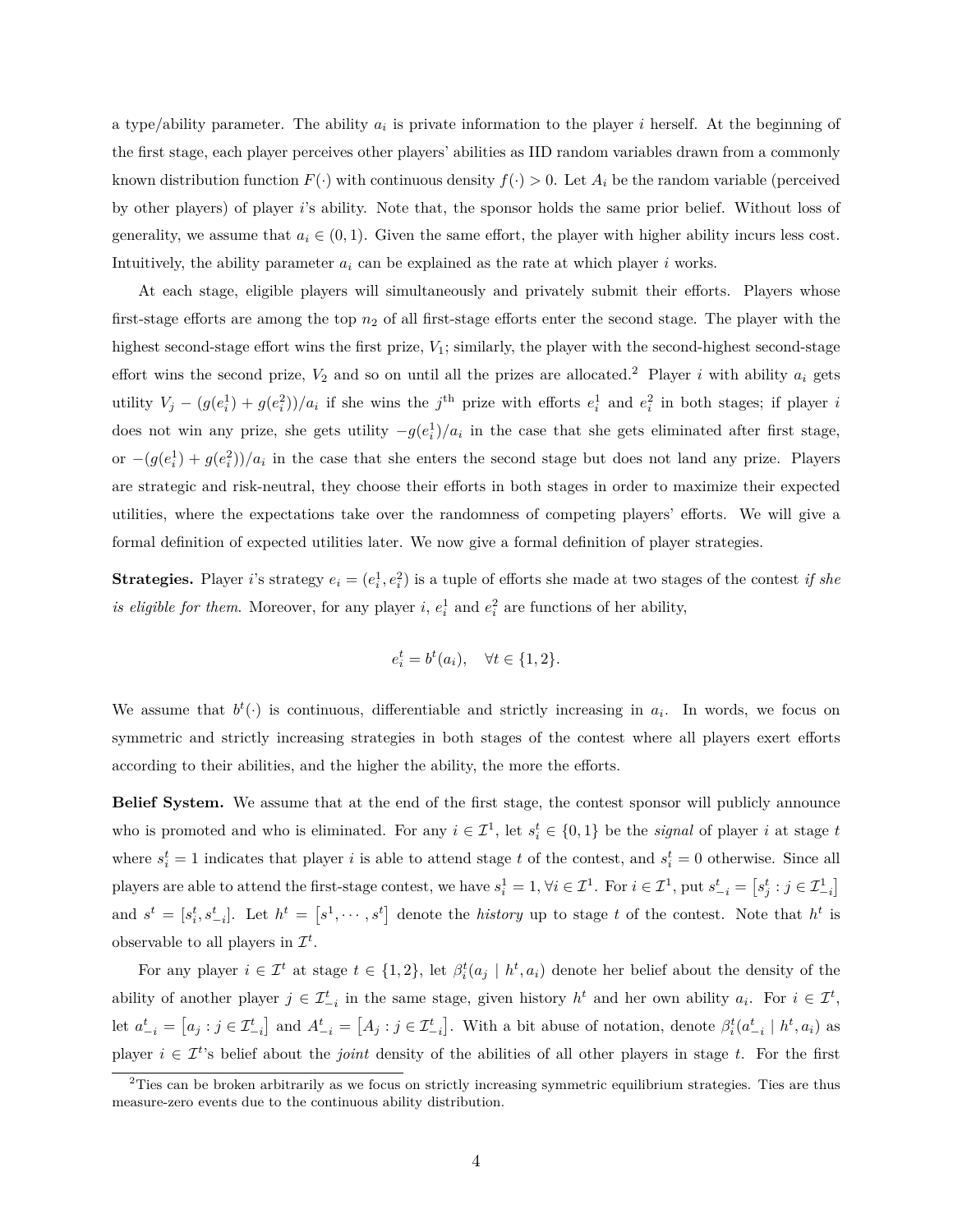stage, we have  $\beta_i^1(a_{-i}^1 \mid h^1, a_i) = \prod_{j \in \mathcal{I}_{-i}^1} \beta_i^1(a_j \mid h^1, a_i) = \prod_{j \in \mathcal{I}_{-i}^1} f(a_j)$  due to the assumption of IID prior distributions of players' abilities. The second-stage beliefs are more involved and we will discuss in details later.

The SEC is a dynamic game of incomplete information. However, different from a classic multi-stage game with observed actions, in our setup, players only get to observe who advances to the second stage but not their first-stage efforts. As a consequence, players may form different beliefs about the ability of the same other player based on their own private types — my own ability being high or low has an impact on my belief about other players' abilities after knowing who advance to the second stage. The beliefs about other players' abilities can also be correlated in the second stage — knowing someone's ability is high or low in the second stage tells something about other players in the second stage.

**Equilibrium.** We adopt the notion of Perfect Bayesian Equilibrium (PBE) to define our solution concept. For notation brevity, in the following, we sometimes suppress  $h<sup>1</sup>$  when appropriate since all  $n<sub>1</sub>$  players are able to attend the first-stage contest.

A PBE of the SEC is a tuple of a strategy  $[b^1(\cdot), b^2(\cdot)]$  and posterior beliefs  $[\beta_i^2(\cdot \mid h^2, a_i) : i \in \mathcal{I}^2]$  that satisfies the following conditions.

(i) *Bayesian Updating:* for every player  $i \in \mathcal{I}^2$ , Bayes' rule is used to update her posterior belief  $\beta_i^2(\cdot |$  $h^2, a_i),$ 

$$
\beta_i^2(a_{-i}^2 \mid h^2, a_i) = \beta_i^2(a_{-i}^2 \mid s_{-i}^2, s_i^2, a_i) = \frac{\beta_i^1(a_{-i}^2 \mid s_i^2, a_i) \Pr\left(s_{-i}^2 \mid a_{-i}^2, s_i^2, a_i\right)}{\int_{a_{-i}^2} \Pr\left(s_{-i}^2 \mid a_{-i}^2, s_i^2, a_i\right) \beta_i^1(a_{-i}^2 \mid s_i^2, a_i) da_{-i}^2}
$$
\n
$$
= \frac{\prod_{j \in \mathcal{I}_{-i}^2} f(a_j) \Pr\left(s_{-i}^2 \mid a_{-i}^2, s_i^2, a_i\right)}{\int_{a_{-i}^2} \Pr\left(s_{-i}^2 \mid a_{-i}^2, s_i^2, a_i\right) \prod_{j \in \mathcal{I}_{-i}^2} f(a_j) da_{-i}^2}.
$$

The last equation holds because for the conditional density  $\beta_i^1(a_{-i}^2 \mid s_i^2, a_i)$ , player *i* does *not* know who else enters the second stage,  $\beta_i^1(a_{-i}^2 \mid s_i^2, a_i) = \prod_{j \in \mathcal{I}_{-i}^2} f(a_j)$ .

(ii) *Sequential Rationality:* player  $i \in \mathcal{I}^t$ 's expected utility starting at any stage  $t \in \{1,2\}$  of the contest is maximized by playing  $b^t(a_i)$  given her belief  $\beta_i^t(\cdot \mid h^t, a_i)$ ,

$$
b^{2}(a_{i}) \in \underset{e_{i}^{2}}{\operatorname{argmax}} \sum_{l=1}^{p} P_{i,l} \cdot V_{l} - \frac{g(e_{i}^{2})}{a_{i}},
$$
  

$$
b^{1}(a_{i}) \in \underset{e_{i}^{1}}{\operatorname{argmax}} P_{i} \cdot \left(\sum_{l=1}^{p} P_{i,l} \cdot V_{l} - \frac{g(b^{2}(a_{i}))}{a_{i}}\right) - \frac{g(e_{i}^{1})}{a_{i}},
$$

where  $P_{i,l}$  is the probability of a player  $i \in \mathcal{I}^2$  winning the  $l^{\text{th}}$  prize based on her second-stage belief, and  $P_i$  is the probability of a player  $i \in \mathcal{I}^1$  advancing to the second stage based on her first-stage belief.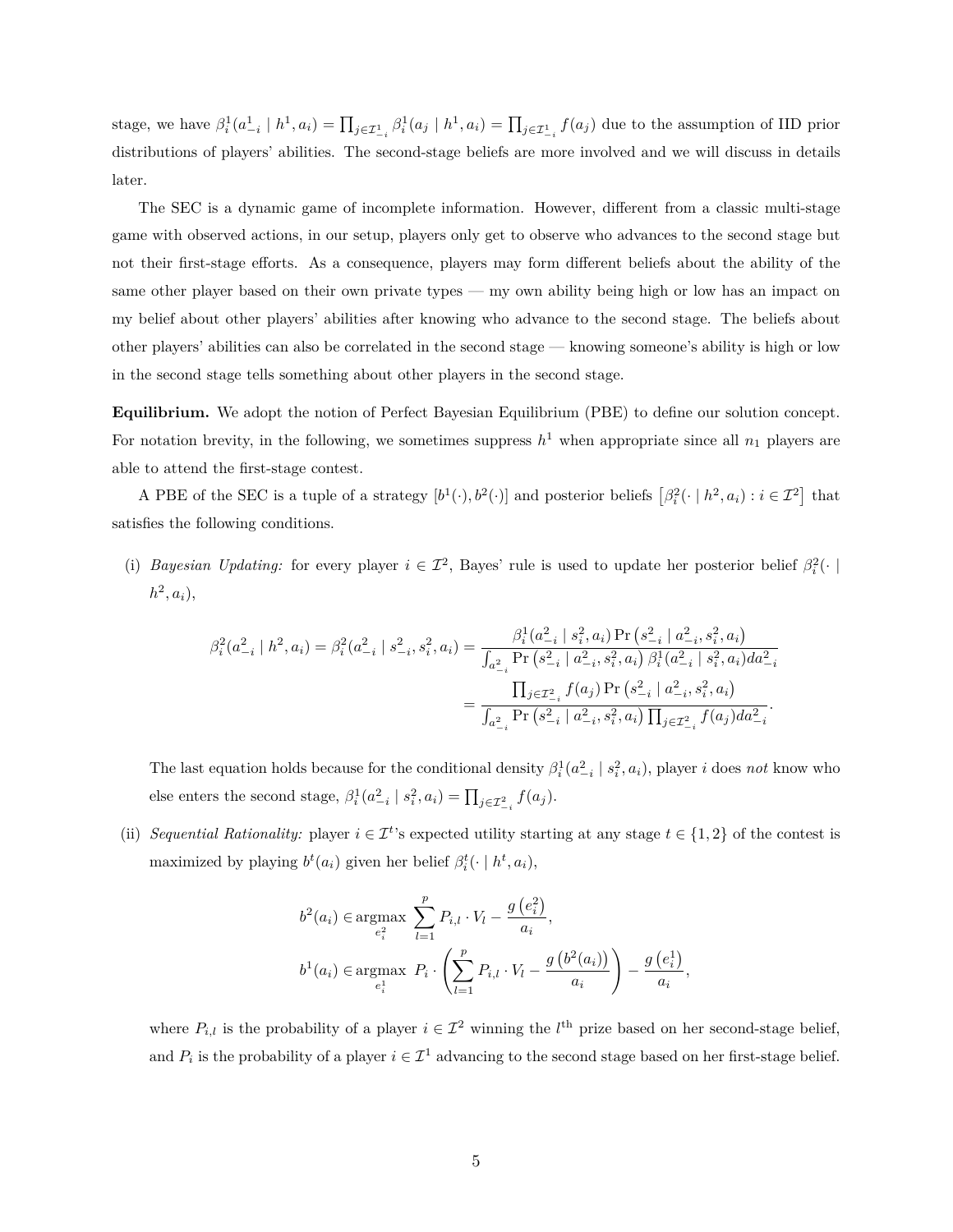Formally,

$$
P_{i,l} := \Pr\left(e_i^2 \text{ ranks } l^{\text{th}} \text{ highest in } \{b^2(A_j) : j \in \mathcal{I}_{-i}^2\} \cup \{e_i^2\}\right), \ A_{-i}^2 \sim \beta_i^2(\cdot \mid h^2, a_i),
$$
  

$$
P_i := \Pr\left(e_i^1 \text{ ranks top } n_2 \text{ in } \{b^1(A_j) : j \in \mathcal{I}_{-i}^1\} \cup \{e_i^1\}\right), \ A_{-i}^1 \sim \beta_i^1(\cdot \mid h^1, a_i).
$$

## **3. Equilibrium Characterization**

In this section, we fully characterize the PBE of the SEC which includes the posterior belief  $\beta_i^2(\cdot \mid h^2, a_i)$ and player equilibrium strategy  $[b^1(\cdot), b^2(\cdot)].$ 

#### **3.1. Posterior Beliefs**

Define the incomplete beta function  $B(x, p, q)$  with parameters  $x \in (0, 1), p \in \mathbb{Z}_+, q \in \mathbb{Z}_+$  as

$$
B(x, p, q) := \int_0^x t^{p-1} (1-t)^{q-1} dt.
$$

<span id="page-5-1"></span>**Lemma 1** (Posterior Beliefs)**.** *If player i with ability a<sup>i</sup> advances to the second stage of the contest, her belief about the joint density of the other*  $n_2 - 1$  *players' abilities*  $A_{-i}^2$  *in the second stage is* 

<span id="page-5-0"></span>
$$
\beta_i^2(a_{-i}^2 \mid h^2, a_i) = \begin{cases} \frac{1}{I(a_i, n_2)} \prod_{j \in \mathcal{I}_{-i}^2} f(a_j) & a_i < \min_{j \in \mathcal{I}_{-i}^2} a_j, \\ \frac{F^{n_1 - n_2} \left( \min_{j \in \mathcal{I}_{-i}^2} a_j \right)}{I(a_i, n_2)} \prod_{j \in \mathcal{I}_{-i}^2} f(a_j) & a_i > \min_{j \in \mathcal{I}_{-i}^2} a_j, \end{cases} \tag{1}
$$

 $\Box$ 

*where*

$$
I(a_i, n_2) := (1 - F(a_i))^{n_2 - 1} + (n_2 - 1)B(F(a_i), n_1 - n_2 + 1, n_2 - 1).
$$

*Proof.* See appendix.

Note that, in equation [\(1\)](#page-5-0) we do not define the density in the set  $\{a_{-i}^2 : \min_{j \in \mathcal{I}_{-i}^2} a_j = a_i\}$  whose Lebesgue measure is 0; the density in this set can thus be defined arbitrarily without impacting the posterior belief distribution function. As a special case of posterior belief with  $n_1 = n_2$ ,  $I(a_i, n_2) = \sum_{k=0}^{n_2-1} {n_2-1 \choose k} F(a_i)^k (1-p_2-1)$  $F(a_i))^{n_2-1-k} = 1, \ \forall a_i \in (0,1)$ , thus  $\beta_i^2(a_{-i}^2 \mid h^2, a_i) = \prod_{j \in \mathcal{I}_{-i}^2} f(a_j) = \beta_i^1(a_{-i}^1 \mid a_i)$ . In other words, when all  $n_1$  players advance to the second stage, every player's posterior belief is the same as her prior belief.

Lemma [1](#page-5-1) shows that the posteriors beliefs about the same player's ability are *not* identical across players and depend on each player's own ability. Moreover,  $\beta_i^2(a_{-i}^2 \mid h^2, a_i)$  can be *discontinuous* at  $\{a_{-i}^2 : \min_{j \in \mathcal{I}_{-i}^2} a_j = 1\}$ *ai*}, i.e., the left-sided and right-sided limits do not agree. The dependency on *a<sup>i</sup>* and the discontinuity both stem from the observation that when a player *j*'s ability is strictly higher than *a<sup>i</sup>* , player *i* knows that with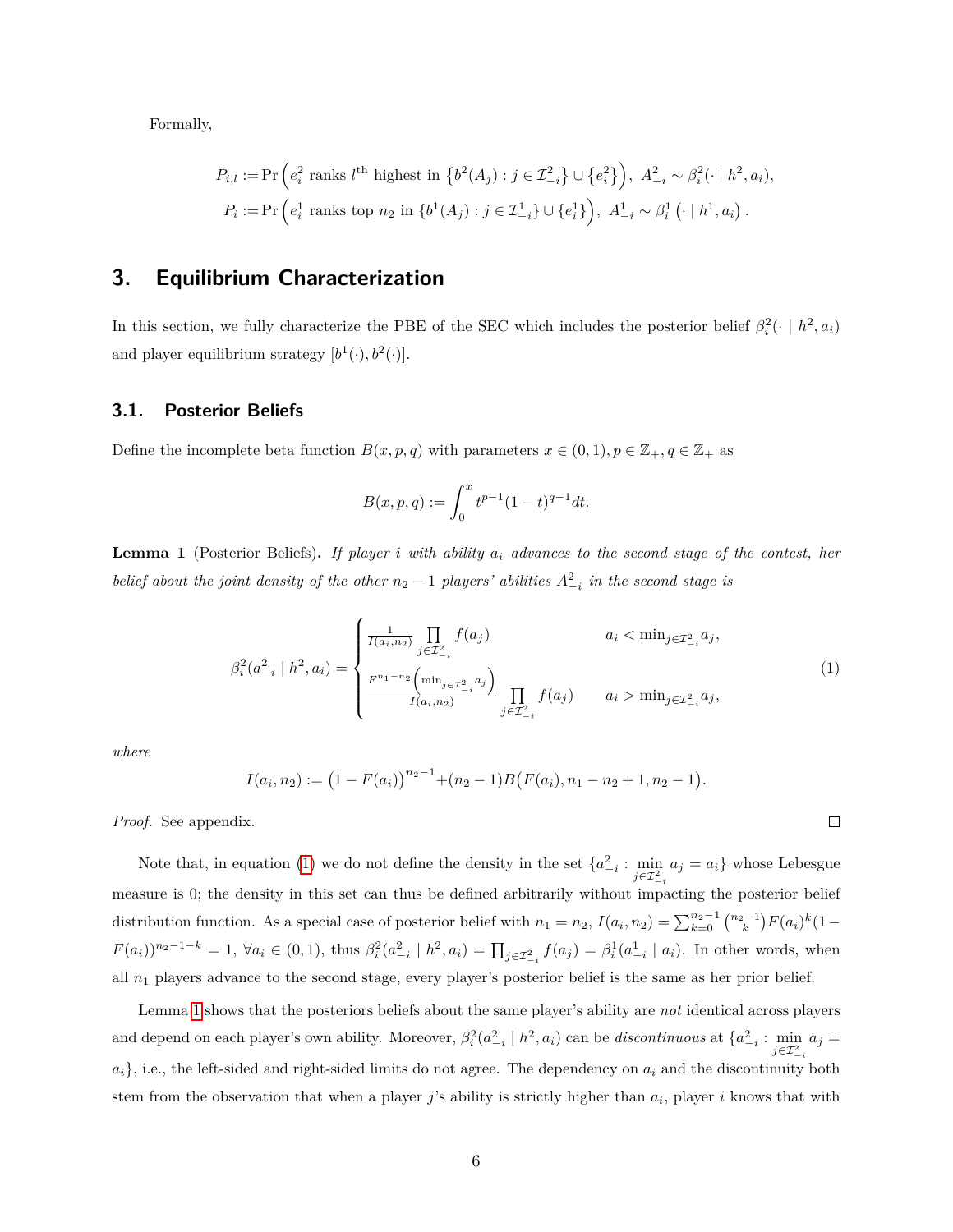probability one player *j* advances to the second stage, given player *i* herself is in the second stage.

<span id="page-6-0"></span>We have the following immediate corollary on the player's marginal posterior belief based on Lemma [1.](#page-5-1)

**Corollary 1** (Marginal Posterior Beliefs). *Player i*'s ( $i \in \mathcal{I}^2$ ) belief about player *j*'s ( $j \in \mathcal{I}^2_{-i}$ ) ability is

$$
\beta_i^2\left(a_j \mid h^2, a_i\right) = \begin{cases} \frac{f(a_j)}{I(a_i, n_2)} \left( (n_2 - 2)B\left(F(a_i), n_1 - n_2 + 1, n_2 - 2\right) \right) + \left(1 - F(a_i)\right)^{n_2 - 2} \right), & a_j > a_i, \\ \frac{f(a_j)}{I(a_i, n_2)} \left( (n_2 - 2)B\left(F(a_j), n_1 - n_2 + 1, n_2 - 2\right) + F^{n_1 - n_2}(a_j)(1 - F(a_j))^{n_2 - 2} \right), & a_j < a_i. \end{cases}
$$

*Proof.* See appendix.

One can quickly check that  $\beta_i^2(a_{-i}^2 \mid h^2, a_i) \neq \prod_{j \in \mathcal{I}_{-i}^2} \beta_i^2(a_j \mid h^2, a_i)$  in general. In words, suppose players *i, j, k* all advance to the second stage, player *i*'s belief about player *j*'s ability can depend on her belief about player *k*'s. However, the posterior beliefs  $\beta_i^2(a_j \mid h^2, a_i)$  and  $\beta_k^2(a_j \mid h^2, a_k)$  are independent for any  $i \neq j \neq k \in \mathcal{I}^2$ . Beliefs about the same player's ability are independent across players, though not identical as discussed previously. This allows us to simplify the analysis.

**Example [1.](#page-5-1)** We now give an example with  $n_2 = 2$  to illustrate the posterior beliefs derived in Lemma 1. *When*  $n_2 = 2$ , for any player  $i \neq j \in \mathcal{I}^2$ ,

$$
\beta_i^2\left(a_j \mid h^2, a_i\right) = \begin{cases} \frac{f(a_j)}{\frac{F^{n_1-1}(a_i)}{n_1-1} + 1 - F(a_i)}, & a_i < a_j, \\ \frac{f(a_j)F^{n_1-2}(a_i)}{\frac{F^{n_1-1}(a_i)}{n_1-1} + 1 - F(a_i)}, & a_i > a_j. \end{cases}
$$

*Figure [1](#page-7-0) shows the comparison between a uniform prior belief and its corresponding posterior beliefs based on different values of*  $a_i$  with  $n_1 = 5, n_2 = 2$ . As we can see, there is a jump at  $a_j = a_i$  for the posterior *density. The other interesting observation from the posterior CDF is that no matter what value a<sup>i</sup> takes, once advancing to the second stage, player i always perceives her opponent stronger compared to her prior* belief, i.e.,  $Pr_{A_j \sim \beta_i^2(\cdot | h^2, a_i)}(A_j > a_j) > Pr_{A_j \sim \beta_i^1(\cdot | h^1, a_i)}(A_j > a_j), \forall a_j \in (0, 1)$ . In fact, this observation is *true in general as stated in the following proposition.*

<span id="page-6-1"></span>**Proposition 1** (Stochastic Dominance of Posterior Belief)**.** *The posterior belief about the ability of an opponent stochastically dominates the prior belief. Formally, if*  $n_2 < n_1$ , for all  $a_i \in (0,1)$ ,

$$
\Pr_{A_j \sim \beta_i^2(\cdot | h^2, a_i)} \left( A_j > a_j \right) > \Pr_{A_j \sim \beta_i^1(\cdot | h^1, a_i)} \left( A_j > a_j \right), \quad \forall a_j \in (0, 1).
$$

*Proof.* See appendix.

 $\Box$ 

 $\Box$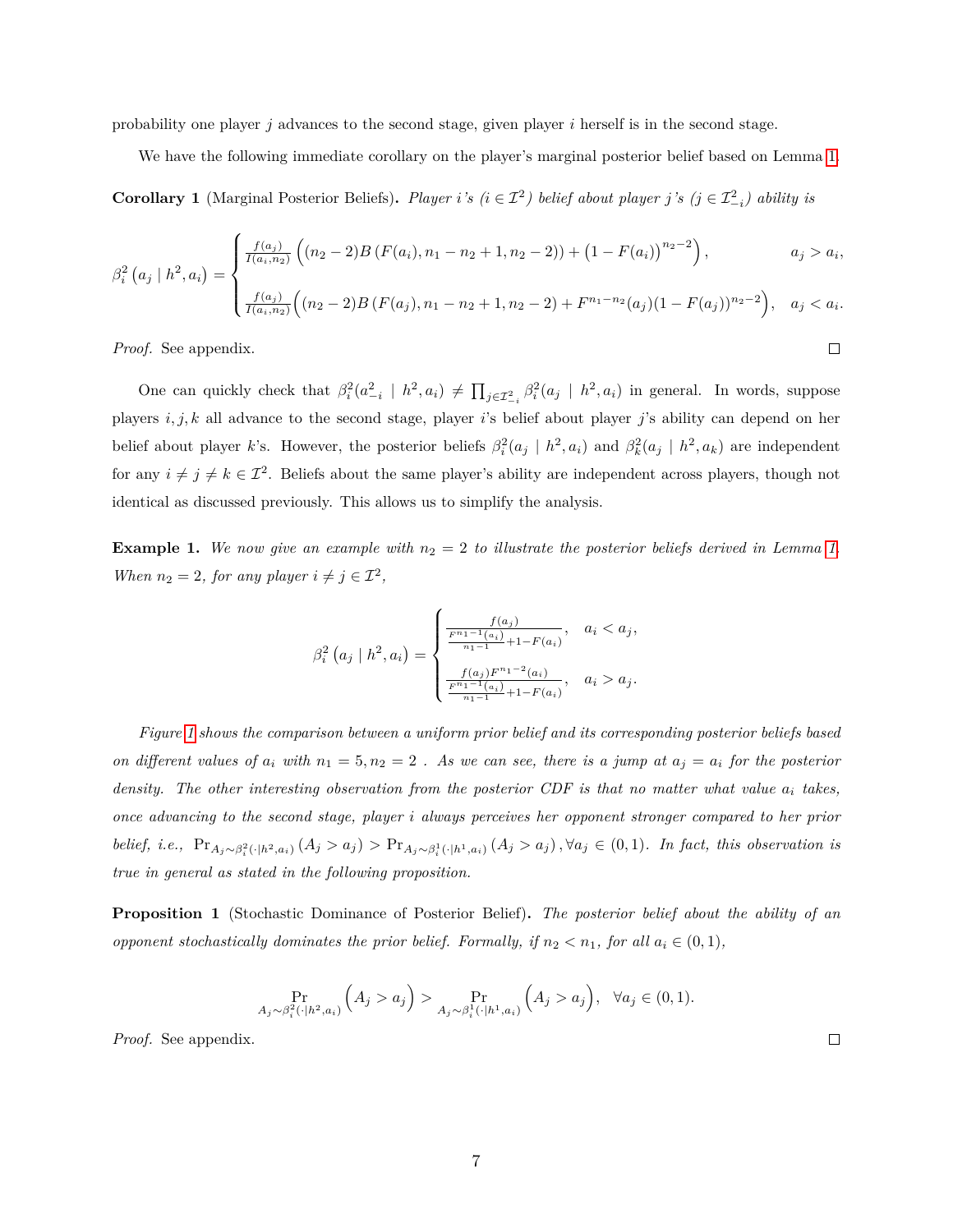<span id="page-7-0"></span>

**Figure 1:** Comparison between prior and posterior beliefs  $(n_1 = 5, n_2 = 2)$ .

#### **3.2. Equilibrium Strategies**

Denote  $F_{(l,n)}(\cdot)$  as the distribution function of the  $l^{\text{th}}$  highest order statistic among *n* IID random variables with distribution  $F(\cdot)$ . We have the following identities,

$$
F_{(l,n)}(x) = \sum_{j=n-l+1}^{n} {n \choose j} F^{j}(x) (1 - F(x))^{n-j},
$$
  

$$
dF_{(l,n)}(x) = \frac{n!}{(n-l)!(l-1)!} F^{n-l}(x) (1 - F(x))^{l-1} dF(x).
$$

Define  $F_{(0,n)}(x) = 0, F_{(n,n-1)}(x) = 0, dF_{(0,n)}(x) = 0, \forall x \in (0,1)$ . Put  $g^{-1}(\cdot)$  as the inverse function of  $g(\cdot)$ .

We now show that even though the posterior beliefs are not identical, there still exists a symmetric equilibrium strategy  $[b^1(\cdot), b^2(\cdot)]$  in a PBE. This is because players form their posterior beliefs through the same Bayesian updating process.

<span id="page-7-1"></span>**Theorem 1** (Equilibrium Efforts)**.** *There exists a unique symmetric equilibrium strategy as follows in a PBE with posterior beliefs stated in equation* [\(1\)](#page-5-0)*.*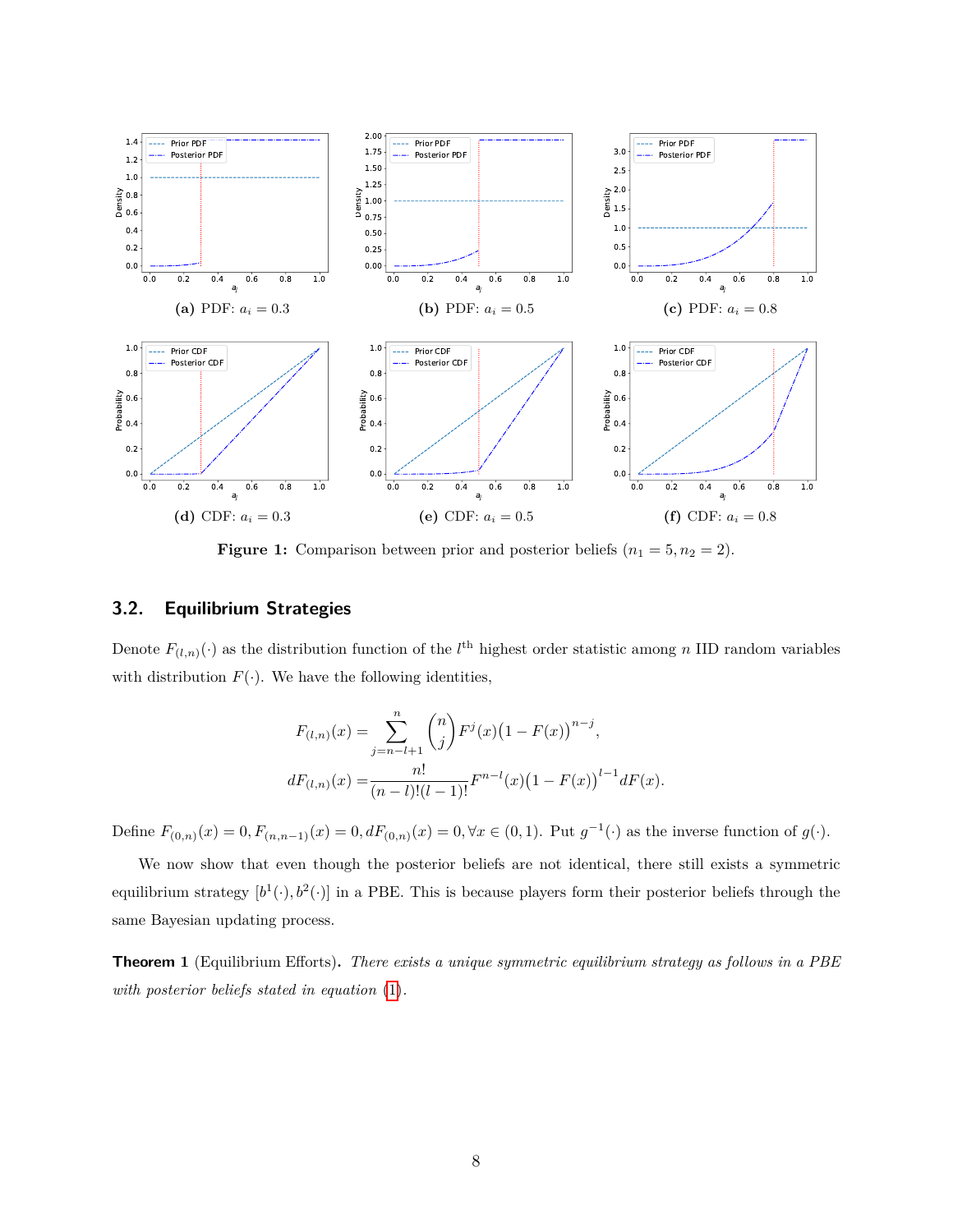*For any player*  $i \in \mathcal{I}^2$ , *her second-stage effort is* 

<span id="page-8-0"></span>
$$
b^{2}(a_{i}) = \begin{cases} g^{-1}\left(\sum_{l=1}^{p} V_{l} \int_{0}^{a_{i}} \frac{x}{J(x,n_{2})} \left(dF_{(l,n_{1}-1)}(x) - dF_{(l-1,n_{1}-1)}(x)\right)\right), & p < n_{2}, \\ g^{-1}\left(\sum_{l=1}^{p-1} V_{l} \int_{0}^{a_{i}} \frac{x}{J(x,n_{2})} \left(dF_{(l,n_{1}-1)}(x) - dF_{(l-1,n_{1}-1)}(x)\right)\right) & & (2) \\ -V_{p} \int_{0}^{a_{i}} \frac{(n_{2}-1)x}{I(x,n_{2})} \left(1 - F(x)\right)^{n_{2}-2} dF(x)\right), & p = n_{2}, \end{cases}
$$

 $where \ J(a_i, n_2) := {n_1 - 1 \choose n_2 - 1} \cdot I(a_i, n_2); for any player i \in \mathcal{I}^1, her first-stage effort is$ 

$$
b^{1}(a_{i}) = g^{-1}\left(u_{i}^{2}\sum_{l=1}^{n_{2}} \int_{0}^{a_{i}} x\big(dF_{(l,n_{1}-1)}(x) - dF_{(l-1,n_{1}-1)}(x)\big)\right),
$$

where  $u_i^2$  is the expected utility of player *i* starting at the second stage under strategy  $b^2(a_i)$ ,

$$
u_i^2 = \begin{cases} \sum_{l=1}^p \frac{V_l}{J(a_i, n_2)} {n_1-1 \choose l-1} (1 - F(a_i))^{l-1} F^{n_1-l}(a_i) - \frac{g(b^2(a_i))}{a_i}, & p < n_2, \\ \sum_{l=1}^{p-1} \frac{V_l}{J(a_i, n_2)} {n_1-1 \choose l-1} (1 - F(a_i))^{l-1} F^{n_1-l}(a_i) + \frac{V_p}{I(a_i, n_2)} (1 - F(a_i))^{n_2-1} - \frac{g(b^2(a_i))}{a_i}, & p = n_2. \end{cases}
$$

 $\Box$ 

*Proof.* See appendix.

The derivation of the equilibrium strategy is based on backward induction. This is made possible because players cannot observe first-stage efforts, and thus the posterior belief does not depend on first-stage equilibrium effort. Note that the equilibrium efforts under  $p = n_2$  is structurally different from the ones under  $p < n_2$ . This is caused by the discontinuity of posterior beliefs stated in Lemma [1.](#page-5-1) Since  $b^2(\cdot)$  is a strictly increasing function, the probability of player  $i \in \mathcal{I}^2$  winning  $l^{\text{th}}$  prize  $(1 \leq l \leq p)$  is the same as the probability that  $a_i$  ranks exactly  $l^{\text{th}}$  highest among all second-stage players' abilities. When  $p < n_2$ , even if player *i* wins the  $p^{\text{th}}$  prize, there are still  $n_2 - p$  players whose abilities are lower than  $a_i$ . In this case, we only use the second part of posterior belief defined in equation [\(1\)](#page-5-0). On the other hand, when  $p = n<sub>2</sub>$ , if player *i* wins the  $p^{\text{th}}$  prize,  $a_i$  is the lowest value among player abilities in the second stage. In this case, both parts of the posterior belief will be needed.

## **4. Comparison of Equilibrium Outcomes**

In this section, we compare the equilibrium outcomes of a two-stage SEC with those of a one-round contest. First, we state an existing result of a one-round contest under incomplete information. By Proposition 1 of [Moldovanu and Sela](#page-22-0) [\(2006\)](#page-22-0), we have the symmetric Bayesian Nash equilibrium of one-round contests as follows.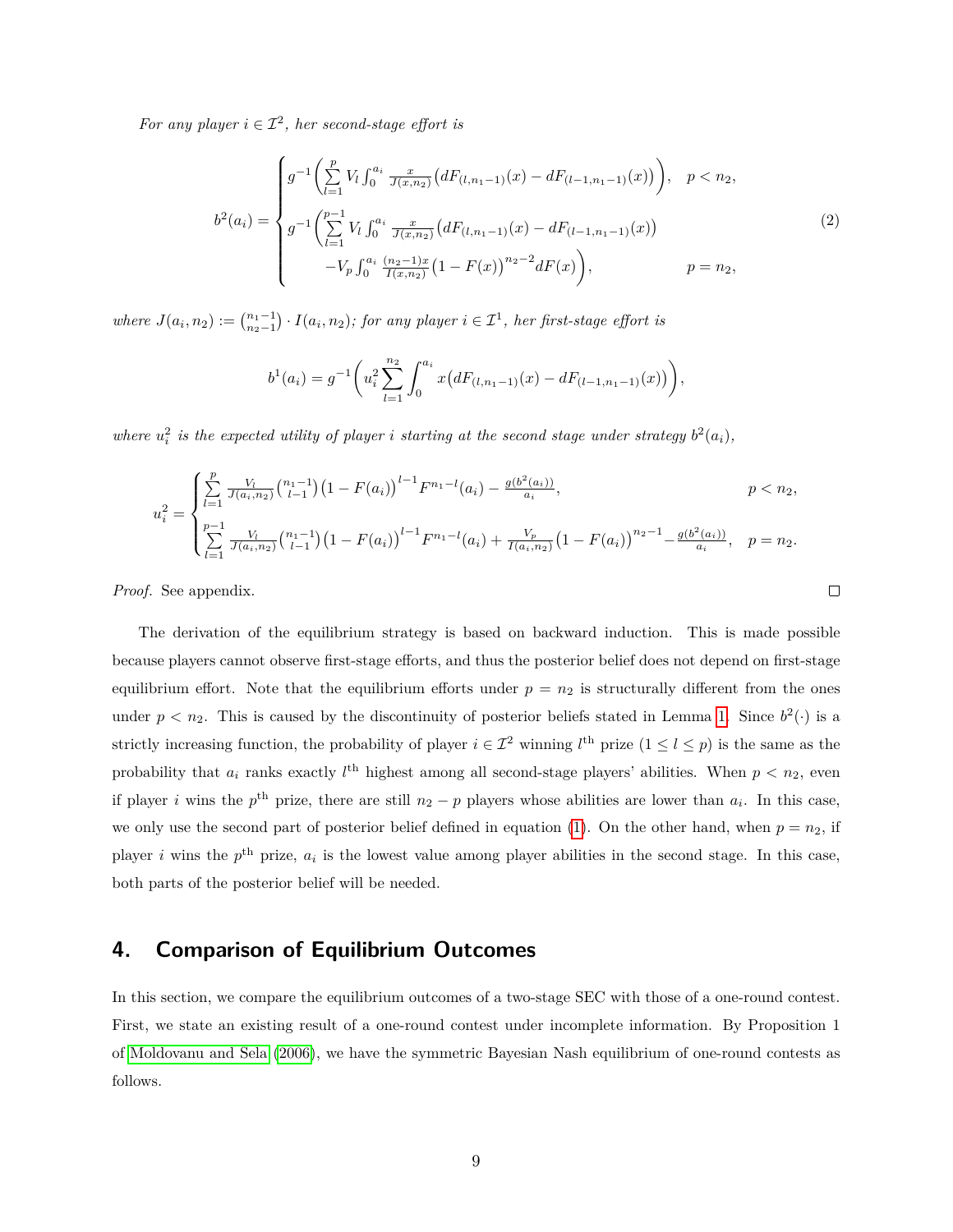**Proposition 2** [\(Moldovanu and Sela 2006\)](#page-22-0)**.** *Consider a one-round contest with n*<sup>1</sup> *players where the sponsor awards*  $p \leq n_1$  *prizes with values*  $V_1 \geq V_2 \geq \cdots \geq V_p \geq 0$ . The symmetric Bayesian Nash equilibrium is

<span id="page-9-1"></span>
$$
b(a_i) = g^{-1}\left(\sum_{l=1}^p V_l \int_0^{a_i} x\big(dF_{(l,n-1)}(x) - dF_{(l-1,n-1)}(x)\big)\right). \tag{3}
$$

Observe that when  $p < n_2$ , the difference between the equilibrium effort under a one-round contest  $b(a_i)$ and a second-stage equilibrium effort of the SEC  $b^2(a_i)$  is only a factor of  $1/J(\cdot, n_2)$  in the integrand. This factor encapsulates the effect of SEC with updated beliefs and a reduced number of players in the second stage. We have the following Lemma [2](#page-9-0) characterizing the range of  $J(\cdot, n_2)$ .

<span id="page-9-0"></span>**Lemma 2.** For any  $n_2 \leq n_1$ ,  $J(a_i, n_2) \geq 1$ ,  $\forall a_i \in (0,1)$ , and the equality holds for all  $a_i \in (0,1)$  when  $n_2 = n_1$ .

*Proof.* From the definition of  $J(a_i, n_2)$ ,

$$
J(a_i, n_2) = {n_1 - 1 \choose n_2 - 1} I(a_i, n_2)
$$
  
=  ${n_1 - 1 \choose n_2 - 1} (n_2 - 1) \int_0^{F(a_i)} t^{n_1 - n_2} (1 - t)^{n_2 - 2} dt + (1 - F(a_i))^{n_2 - 1}$ ,  $\forall a_i \in (0, 1)$ .

Note that

$$
\frac{\partial I(a_i, n_2)}{\partial a_i} = (n_2 - 1) f(a_i) F^{n_1 - n_2}(a_i) (1 - F(a_i))^{n_2 - 2} - f(a_i) (n_2 - 1) (1 - F(a_i))^{n_2 - 2}
$$
  
=  $(n_2 - 1) f(a_i) (1 - F(a_i))^{n_2 - 2} (F^{n_1 - n_2}(a_i) - 1) \le 0, \forall a_i \in (0, 1).$ 

Thus we have  $\partial J(a_i, n_2)/\partial a_i \leq 0$ ,  $\forall a_i \in (0, 1)$ , which yields

$$
J(a_i, n_2) \ge J(1, n_2) = \frac{(n_1 - 1)!}{(n_1 - n_2)!(n_2 - 1)!} (n_2 - 1) \int_0^1 t^{n_1 - n_2} (1 - t)^{n_2 - 2} dt = 1, \ \forall a_i \in (0, 1).
$$

When  $n_1 = n_2$ ,  $J(a_i, n_2) = I(a_i, n_2) = \sum_{k=0}^{n_2-1} {n_2-1 \choose k} F(a_i)^k (1 - F(a_i))^{n_2-1-k} = 1$ ,  $\forall a_i \in (0,1)$ . This completes the proof.  $\Box$ 

It is worth noting that in general  $J(a_i, n_2)$  has *no monotonicity* in the number of players admitted to the second stage *n*2. Based on Lemma [2,](#page-9-0) we have the following dominance result regarding the comparison of the equilibrium efforts.

<span id="page-9-2"></span>**Theorem 2** (Dominance of Equilibrium Efforts)**.** *Consider a one-round contest and an SEC that adopt the same reward structure*  $V_1 \ge V_2 \ge \cdots \ge V_p \ge 0$ *. All players exert weakly lower efforts in the final stage of the SEC compared to those under the one-round contest, regardless of the number of players admitted to the final stage,*

$$
b^{2}(a_{i}) \leq b(a_{i}), \quad \forall a_{i} \in (0,1), \forall n_{2} \leq n_{1},
$$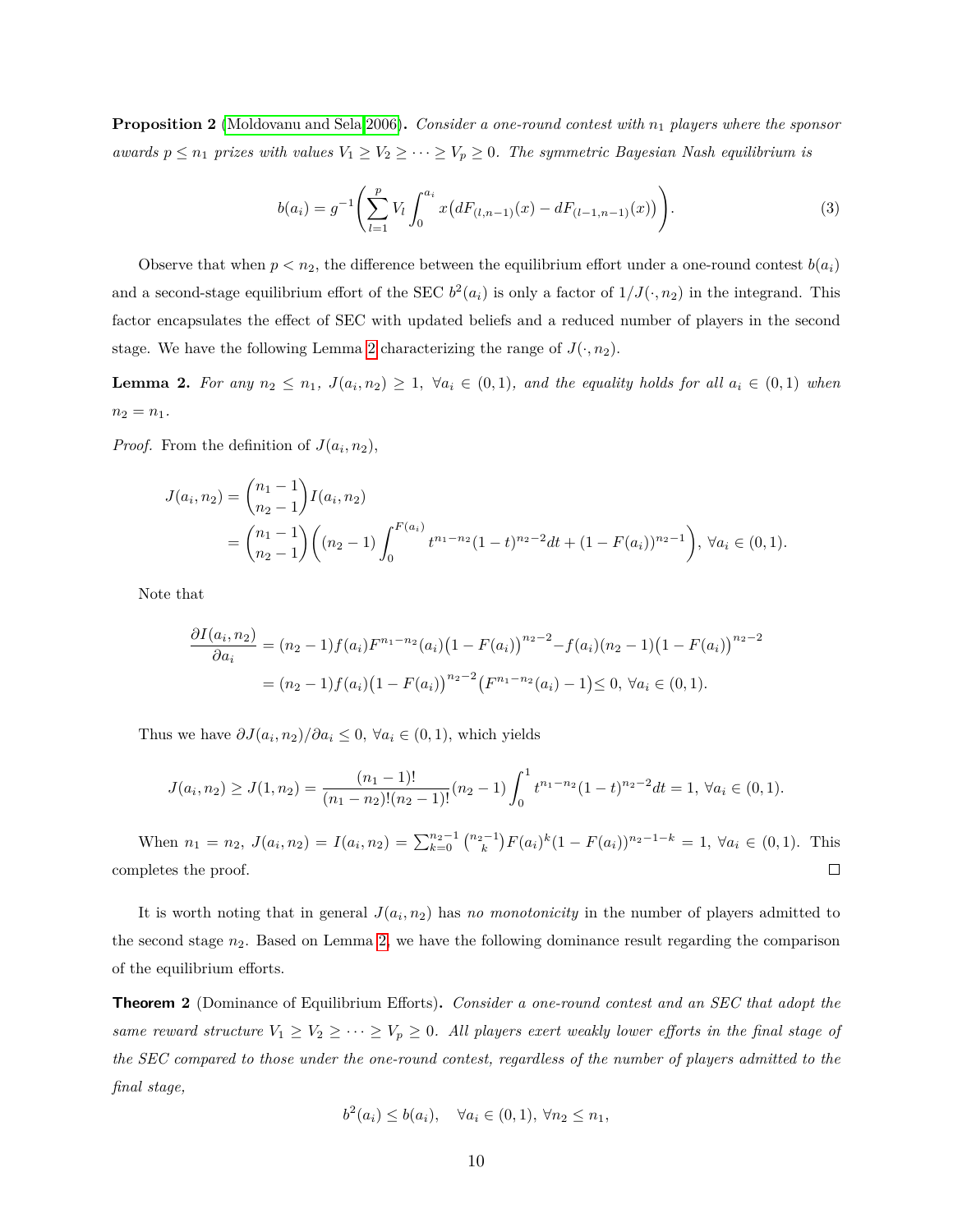and the equality holds if  $n_2 = n_1$ .

*Proof.* Since  $g(\cdot)$  is strictly increasing,  $g^{-1}(\cdot)$  is also strictly increasing. In order to show  $b^2(a_i) \leq b(a_i)$ , it suffices to show that the term inside  $g^{-1}(\cdot)$  in equation [\(2\)](#page-8-0) is smaller than that inside  $g^{-1}(\cdot)$  in equation [\(3\)](#page-9-1).

### *Case 1: p < n*<sup>2</sup>

Let  $z_1(a_i) := \sum_{l=1}^p V_l \int_0^{a_i} x\big(dF_{(l,n_1-1)}(x) - dF_{(l-1,n_1-1)}(x)\big)$  and  $z_2(a_i) := \sum_{l=1}^p V_l \int_0^{a_i} \frac{x}{J(x,n_2)} \big(dF_{(l,n_1-1)}(x) - dF_{(l,n_1-1)}(x)\big)$  $dF_{(l-1,n_1-1)}(x)$  be the terms inside  $g^{-1}(\cdot)$  respectively. We have

$$
\frac{dz_2(a_i)}{da_i} = \frac{a_i}{J(a_i, n_2)} \sum_{l=1}^p V_l \left( \frac{dF_{(l, n_1-1)}(a_i)}{da_i} - \frac{dF_{(l-1, n_1-1)}(a_i)}{da_i} \right),
$$

$$
\frac{dz_1(a_i)}{da_i} = a_i \sum_{l=1}^p V_l \left( \frac{dF_{(l, n_1-1)}(a_i)}{da_i} - \frac{dF_{(l-1, n_1-1)}(a_i)}{da_i} \right).
$$

Observe that

$$
\sum_{l=1}^p V_l \left( \frac{dF_{(l,n_1-1)}(a_i)}{da_i} - \frac{dF_{(l-1,n_1-1)}(a_i)}{da_i} \right) = V_p \frac{dF_{(p,n_1-1)}(a_i)}{da_i} + \sum_{l=1}^{p-1} (V_l - V_{l+1}) \frac{dF_{(l,n_1-1)}(a_i)}{da_i} > 0,
$$

by noting that  $dF_{(0,n_1-1)}(a_i) = 0, \forall a_i \in (0,1)$ .

Since  $J(a_i, n_2) \ge 1$  by Lemma [2,](#page-9-0) we have  $0 < dz_2(a_i)/da_i \le dz_1(a_i)/da_i$ ,  $\forall a_i \in (0,1)$ . Also,  $z_2(0) = 0$ and  $z_1(0) = 0$ , and thus  $z_2(a_i) \leq z_1(a_i)$ ,  $\forall a_i \in (0,1)$  by fundamental theorem of calculus.

#### *Case 2: p* = *n*<sup>2</sup>

Redefine  $z_2(a_i) := \sum_{i=1}^{p-1}$  $\sum_{l=1}^{p} V_l \int_0^{a_i} \frac{x}{J(x,n_2)} \big( dF_{(l,n_1-1)}(x) - dF_{(l-1,n_1-1)}(x) \big) - V_p \int_0^{a_i} \frac{(n_2-1)x}{I(x,n_2)}$  $\frac{(n_2-1)x}{I(x,n_2)}(1-F(x))^{n_2-2}dF(x),$ which is the term inside the  $g^{-1}(\cdot)$  of  $b^2(a_i)$  when  $p = n_2$ . Since

$$
\int_0^{a_i} \frac{V_p \cdot (n_2 - 1) \cdot x}{I(x, n_2)} (1 - F(x))^{n_2 - 2} dF(x) > 0, \ \forall a_i \in (0, 1),
$$

which yields

$$
z_2(a_i) = \int_0^{a_i} \sum_{l=1}^{p-1} V_l \frac{x}{J(x, n_2)} \left( dF_{(l, n_1-1)}(x) - dF_{(l-1, n_1-1)}(x) \right) - \frac{V_p \cdot (n_2-1) \cdot x}{I(x, n_2)} \left( 1 - F(x) \right)^{n_2-2} dF(x)
$$
  

$$
< \int_0^{a_i} \sum_{l=1}^{p-1} V_l \frac{x}{J(x, n_2)} \left( dF_{(l, n_1-1)}(x) - dF_{(l-1, n_1-1)}(x) \right)
$$
  

$$
\leq \int_0^{a_i} \sum_{l=1}^{p-1} V_l x \left( dF_{(l, n_1-1)}(x) - dF_{(l-1, n_1-1)}(x) \right)
$$
  

$$
< \sum_{l=1}^p V_l \int_0^{a_i} x \left( dF_{(l, n-1)}(x) - dF_{(l-1, n-1)}(x) \right)
$$
  

$$
= z_1(a_i), \forall a_i \in (0, 1).
$$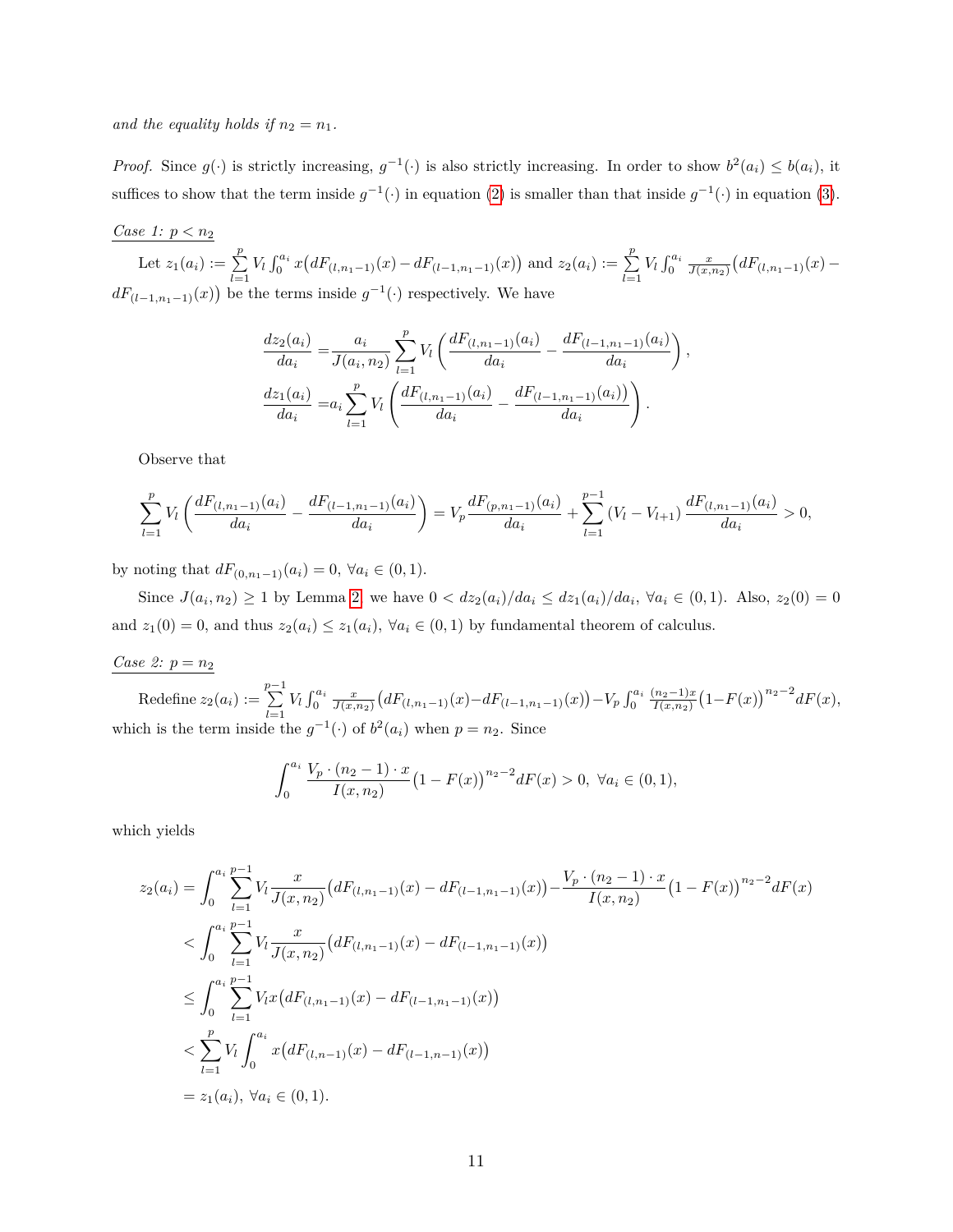Since  $J(a_i, n_2) = 1$ ,  $\forall a_i \in (0,1)$  when  $n_2 = n_1$ , we have  $b^2(a_i) = b(a_i)$ ,  $\forall a_i \in (0,1)$ . This completes the proof.  $\Box$ 

The following corollary regarding the design of SEC is a direct consequence of Theorem [2.](#page-9-2)

<span id="page-11-0"></span>**Corollary 2.** *Given the reward structure*  $V_1 \ge V_2 \ge \cdots \ge V_p \ge 0$ *, in terms of the expected highest effort or the expected total effort of the final stage, the optimal two-stage SEC is effectively a one-round contest by letting all n*<sup>1</sup> *players proceed to the second stage of the contest.*

 $\Box$ 

*Proof.* Theorem [2](#page-9-2) directly implies Corollary [2.](#page-11-0)

[Moldovanu and Sela](#page-22-0) [\(2006\)](#page-22-0) show that under linear cost function, when the number of total participants approaches infinity, a two-stage sub-elimination will dominate a one-round contest in terms of the expected highest efforts of the second stage. However, somewhat surprisingly, Theorem [2](#page-9-2) shows that, no matter what the cost function is, a two-stage SEC cannot be better than a one-round contest. In other words, the overall coupling effect of the posterior beliefs and the reduced number of players in the final stage is to discourage players from exerting efforts in the final stage regardless of the cost function.

This suggests that the justification for running SEC in practice might come from other reasons other than the efforts in the final stage — for example, the total efforts across all stages. Though by the revenue equivalence theorem [\(Myerson 1981\)](#page-22-3), the expected total efforts across all stages are the same as the one under a one-round contest when the cost function is affine, since the allocation rules of an SEC and a one-round contest are the same, i.e., allocating the  $j^{\text{th}}$  highest prize to the player with  $j^{\text{th}}$  highest ability among all players. It is unclear how the expected total efforts across two stages compare under other cost functions such as convex cost functions. On the other hand, it is perhaps justifiable that many sponsors only care about the second-stage efforts when the first stage is simply used to filter incompetent players. In such cases, our prescription of no need to run an SEC is definitive and robust.

## **5. Closing Remarks**

Our results reveal insights into the comparison of a two-stage SEC and a one-round contest under incomplete information. In short, we show that players in the second stage of an SEC exert lower efforts than those under a one-round contest. Thus, for sponsors who only care about the final-stage efforts, there is no need to run a two-stage SEC. One possible extension of our work is to study information design in SEC — how should a sponsor announce players' efforts at the end of the first stage? In this paper, we follow the assumption in [Moldovanu and Sela](#page-22-0) [\(2006\)](#page-22-0) that the sponsor only announces the information of who is promoted and who is eliminated. Instead, the sponsor could consider disclosing all players' efforts or the ranking of their efforts in the first stage. It would be interesting to understand whether the sponsor is able to improve the outcome of the second-stage efforts through a better information disclosure.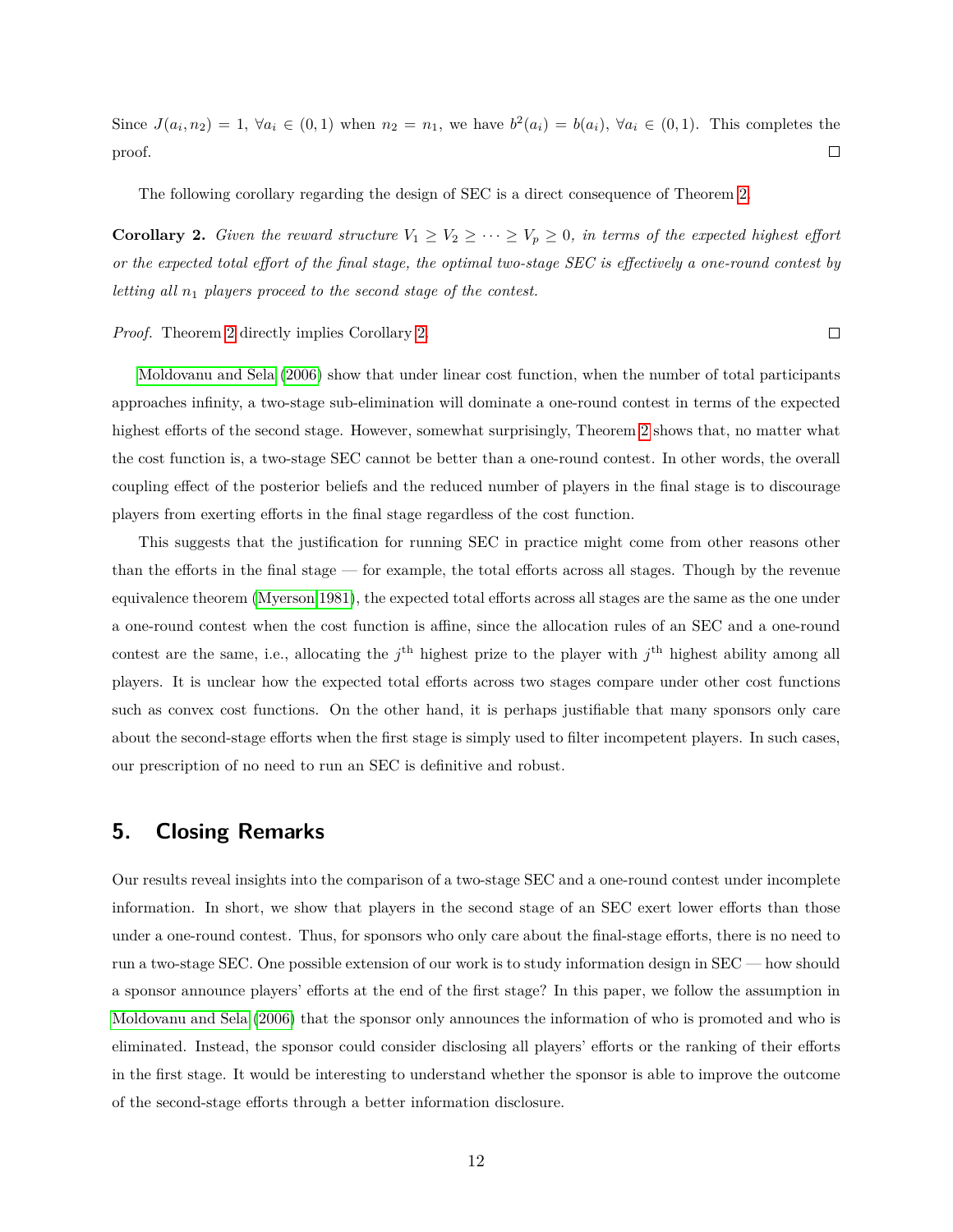# **Appendix**

## **A. Omitted Proofs**

*Proof of Lemma [1](#page-5-1)*. To simplify the notation, put  $a_{(1)}^2 := \min_{j \in \mathcal{I}_{-i}^2} a_j$ . Player *i*'s  $(i \in \mathcal{I}^2)$  belief about the other  $n_2 - 1$  players' abilities in the second stage is

<span id="page-12-0"></span>
$$
\beta_i^2(a_{-i}^2 \mid h^2, a_i) = \beta_i^2(a_{-i}^2 \mid s_{-i}^2, s_i^2, a_i) = \frac{\beta_i^1(a_{-i}^2 \mid s_i^2, a_i) \cdot \Pr\left(s_{-i}^2 \mid a_{-i}^2, s_i^2, a_i\right)}{\Pr\left(s_{-i}^2 \mid s_i^2, a_i\right)} = \frac{\beta_i^1(a_{-i}^2 \mid a_i) \cdot \Pr\left(s_{-i}^2 \mid a_{-i}^2, s_i^2, a_i\right)}{\int_{a_{-i}^2} \Pr\left(s_{-i}^2 \mid a_{-i}^2, s_i^2, a_i\right) \cdot \beta_i^1(a_{-i}^2 \mid a_i) da_{-i}^2},\tag{A.1}
$$

where

$$
\Pr\left(s_{-i}^{2} \mid a_{-i}^{2}, s_{i}^{2}, a_{i}\right) = \begin{cases} 1, & a_{(1)}^{2} > a_{i} \\ \Pr\left(\max\{e_{k}^{1} : k \in \mathcal{I}^{1} \setminus \mathcal{I}^{2}\} < \min\{e_{j}^{1} : j \in \mathcal{I}^{2}, j \neq i\} \mid a_{-i}^{2}, s_{i}^{2}, a_{i}\right), & a_{(1)}^{2} < a_{i} \\ 1, & a_{(1)}^{2} > a_{i}, \\ \Pr\left(\max\{A_{k} : k \in \mathcal{I}^{1} \setminus \mathcal{I}^{2}\} < a_{(1)}^{2} \mid a_{-i}^{2}, s_{i}^{2}, a_{i}\right), & a_{(1)}^{2} < a_{i}. \end{cases}
$$

In particular,

$$
\Pr\left(\max\{A_k : k \in \mathcal{I}^1 \setminus \mathcal{I}^2\} < a_{(1)}^2 \mid a_{-i}^2, s_i^2, a_i\right) = \int_0^{a_{(1)}^2} \cdots \int_0^{a_{(1)}^2} \beta_i^1([a_j : j \in \mathcal{I}^1 \setminus \mathcal{I}^2] \mid a_{-i}^2, s_i^2, a_i) \prod_{j \in \mathcal{I}^1 \setminus \mathcal{I}^2} da_j
$$
\n
$$
= \int_0^{a_{(1)}^2} \cdots \int_0^{a_{(1)}^2} \beta_i^1([a_j : j \in \mathcal{I}^1 \setminus \mathcal{I}^2] \mid a_i) \prod_{j \in \mathcal{I}^1 \setminus \mathcal{I}^2} da_j
$$
\n
$$
= \underbrace{\int_0^{a_{(1)}^2} \cdots \int_0^{a_{(1)}^2} \prod_{j \in \mathcal{I}^1 \setminus \mathcal{I}^2} (f(a_j) da_j)}_{n_1 - n_2} (f(a_j) a_j)
$$
\n
$$
= F^{n_1 - n_2}(a_{(1)}^2).
$$

Thus,

$$
\Pr\left(s_{-i}^2 \mid a_{-i}^2, s_i^2, a_i\right) = \begin{cases} 1, & a_{(1)}^2 > a_i, \\ F^{n_1 - n_2}(a_{(1)}^2), & a_{(1)}^2 < a_i. \end{cases}
$$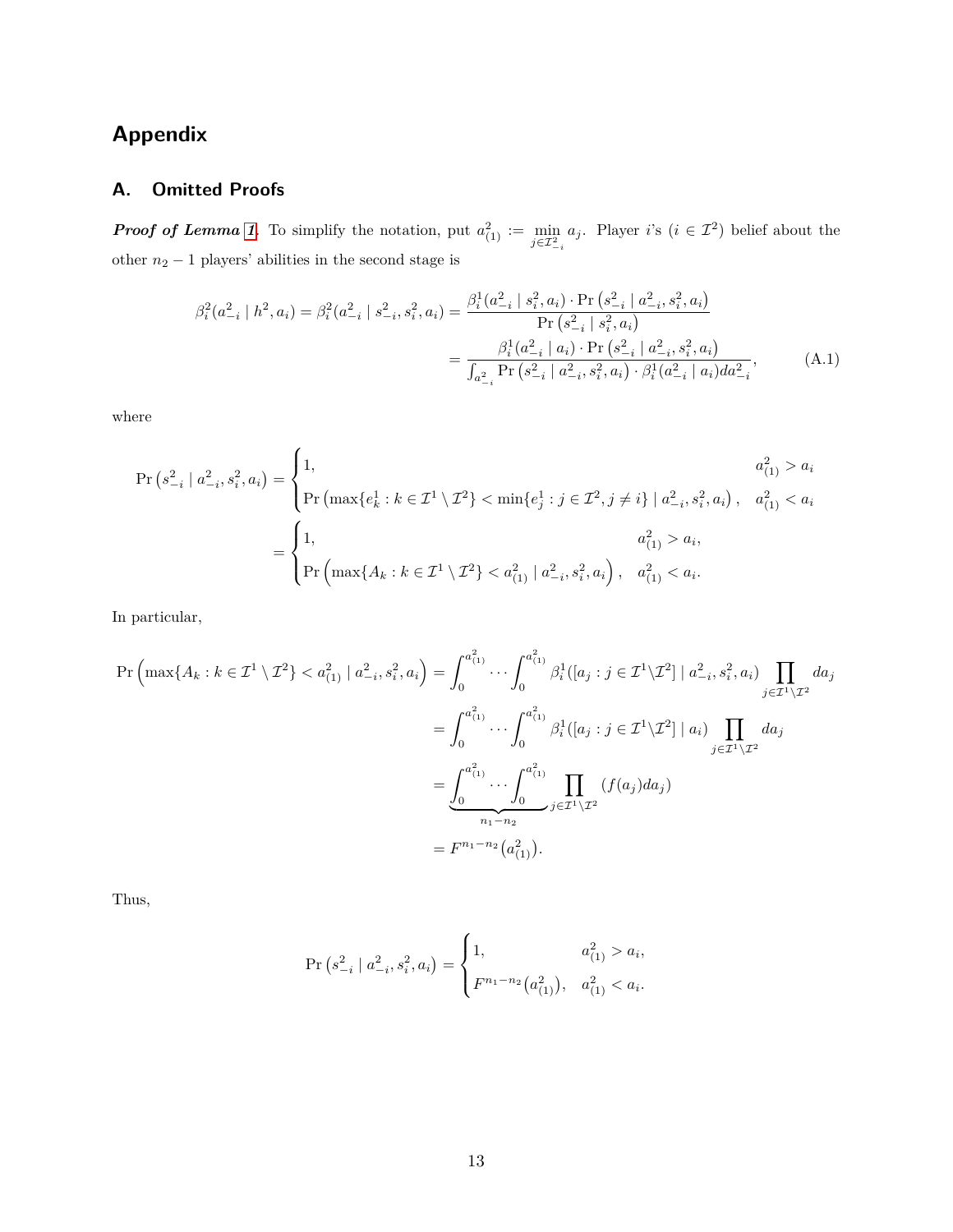The denominator in equation [\(A.1\)](#page-12-0) is

$$
\int_{a_{-i}^{2}} \Pr (s_{-i}^{2} | a_{-i}^{2}, s_{i}^{2}, a_{i}) \cdot \beta_{i}^{1}(a_{-i}^{2} | a_{i}) da_{-i}^{2}
$$
\n
$$
= \underbrace{\int_{0}^{1} \cdots \int_{0}^{1} \Pr (s_{-i}^{2} | a_{-i}^{2}, s_{i}^{2}, a_{i}) \cdot \prod_{j \in \mathcal{I}_{-i}^{2}} (f(a_{j}) da_{j})}_{n_{2}-1}
$$
\n
$$
= (n_{2} - 1) \left( \int_{0}^{a_{i}} \left( \underbrace{\int_{a_{k}}^{1} \cdots \int_{a_{k}}^{1} F^{n_{1}-n_{2}}(a_{k})}_{n_{2}-2} \prod_{j \neq k, j \in \mathcal{I}_{-i}^{2}} (f(a_{j}) da_{j}) \right) f(a_{k}) \underbrace{da_{k}}_{k \in \mathcal{I}_{-i}^{2}} \right)
$$
\n
$$
+ (n_{2} - 1) \left( \int_{a_{i}}^{1} \left( \underbrace{\int_{a_{k}}^{1} \cdots \int_{a_{k}}^{1} \prod_{j \neq k, j \in \mathcal{I}_{-i}^{2}} (f(a_{j}) da_{j}) \right) f(a_{k}) \underbrace{da_{k}}_{k \in \mathcal{I}_{-i}^{2}} \right)
$$
\n
$$
= (n_{2} - 1) \int_{0}^{a_{i}} (1 - F(a_{k}))^{n_{2}-2} F^{n_{1}-n_{2}}(a_{k}) f(a_{k}) da_{k} + (n_{2} - 1) \int_{a_{i}}^{1} (1 - F(a_{k}))^{n_{2}-2} f(a_{k}) da_{k}
$$
\n
$$
= (n_{2} - 1) B (F(a_{i}), n_{1} - n_{2} + 1, n_{2} - 1)) + (1 - F(a_{i}))^{n_{2}-1}
$$
\n
$$
:= I(a_{i}, n_{2}).
$$

Thus,

$$
\beta_i^2(a_{-i}^2 \mid h^2, a_i) = \begin{cases} \frac{1}{I(a_i, n_2)} \prod_{j=1, j \neq i}^{n_2} f(a_j), & a_i < a_{(1)}^2, \\ \frac{F^{n_1 - n_2}(a_{(1)}^2)}{I(a_i, n_2)} \prod_{j=1, j \neq i}^{n_2} f(a_j), & a_i > a_{(1)}^2. \end{cases}
$$

This completes the proof.

*Proof of Corollary [1](#page-6-0).* When  $a_i < a_j < 1$ , by Lemma [1,](#page-5-1)

$$
\beta_i^2(a_{-i}^2 \mid h^2, a_i) = \begin{cases} \frac{1}{I(a_i, n_2)} \prod_{k \in \mathcal{I}_{-i}^2} f(a_k), & a_i < \min_{k \in \mathcal{I}_{-i}^2 \backslash \{j\}} a_k < 1, \\ & \\ \frac{F^{n_1 - n_2}(\tilde{a}_{(1)}^2)}{I(a_i, n_2)} \prod_{k \in \mathcal{I}_{-i}^2} f(a_k), & 0 < \min_{k \in \mathcal{I}_{-i}^2 \backslash \{j\}} a_k < a_i. \end{cases}
$$

When  $0 < a_j < a_i$ , again by Lemma [1,](#page-5-1)

$$
\beta_i^2(a_{-i}^2 \mid h^2, a_i) = \begin{cases} \frac{F^{n_1 - n_2}(a_j^2)}{I(a_i, n_2)} \prod_{k \in \mathcal{I}_{-i}^2} f(a_k), & a_j < \min_{k \in \mathcal{I}_{-i}^2 \backslash \{j\}} a_k < 1, \\ & \frac{F^{n_1 - n_2}(\tilde{a}_{(1)}^2)}{I(a_i, n_2)} \prod_{k \in \mathcal{I}_{-i}^2} f(a_k), & 0 < \min_{k \in \mathcal{I}_{-i}^2 \backslash \{j\}} a_k < a_j. \end{cases}
$$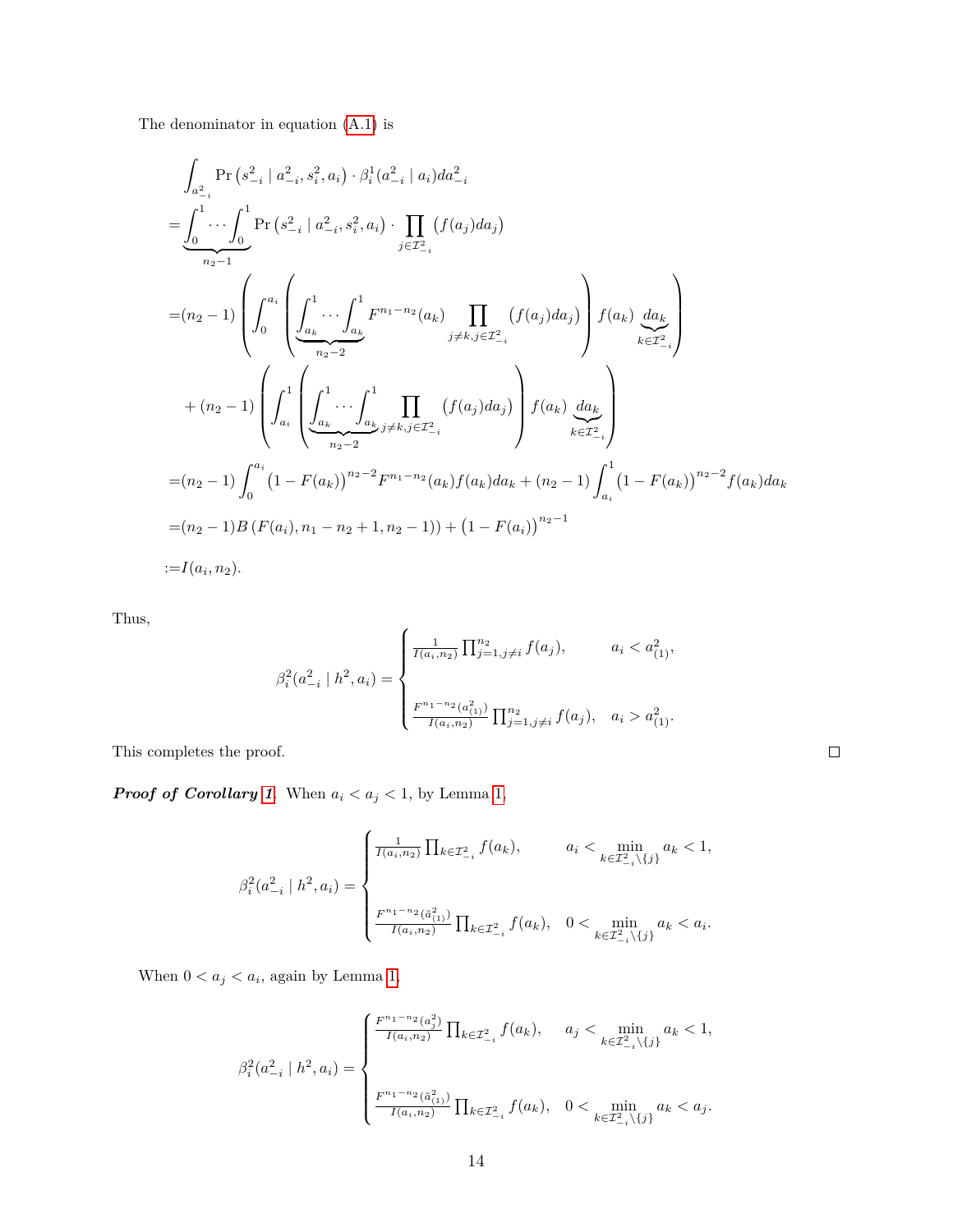Thus, when  $a_i < a_j < 1$ ,

$$
\beta_i^2(a_j^2 \mid h^2, a_i) = \frac{(n_2 - 2)}{I(a_i, n_2)} \left( \int_0^{a_i} \left( \underbrace{\int_{a_l}^1 \cdots \int_{a_l}^1 f(a_j) f(a_l) F^{n_1 - n_2}(a_l)}_{n_2 - 3} \prod_{k \in \mathcal{I}^2_{-i} \setminus \{j,l\}} (f(a_k) da_k) \right) \underset{l \in \mathcal{I}^2_{-i} \setminus \{k\}}{\underbrace{da_l}} \right) + \frac{(n_2 - 2)}{I(a_i, n_2)} \left( \int_{a_i}^1 \left( \underbrace{\int_{a_i}^1 \cdots \int_{a_l}^1 f(a_j) f(a_l)}_{n_2 - 3} \prod_{k \in \mathcal{I}^2_{-i} \setminus \{j,l\}} (f(a_k) da_k) \right) \underset{l \in \mathcal{I}^2_{-i} \setminus \{k\}}{\underbrace{da_l}} \right) \right) = \frac{(n_2 - 2)}{I(a_i, n_2)} f(a_j) \int_0^{a_i} (1 - F(a_l))^{n_2 - 3} F^{n_1 - n_2}(a_l) f(a_l) da_l
$$
  
+ 
$$
\frac{(n_2 - 2)}{I(a_i, n_2)} f(a_j) \int_{a_i}^1 (1 - F(a_l))^{n_2 - 3} f(a_l) da_l
$$
  
= 
$$
\frac{f(a_j)}{I(a_i, n_2)} \left( (n_2 - 2) B (F(a_i), n_1 - n_2 + 1, n_2 - 2)) + (1 - F(a_i))^{n_2 - 2} \right).
$$

When  $0 < a_j < a_i$ ,

$$
\beta_i^2(a_j^2 \mid h^2, a_i) = \frac{(n_2 - 2)}{I(a_i, n_2)} \left( \int_0^{a_j} \left( \underbrace{\int_{a_l}^1 \cdots \int_{a_l}^1 f(a_j) f(a_l) F^{n_1 - n_2}(a_l)}_{n_2 - 3} \underbrace{\prod_{k \in \mathcal{I}_{-i}^2 \backslash \{j,l\}} (f(a_k) da_k)}_{k \in \mathcal{I}_{-i}^2 \backslash \{k\}} \right) \underbrace{\frac{da_l}{\left( \mathcal{I}_{-i}^1 \right)} \left( \underbrace{\int_{a_l}^1 \left( \underbrace{\int_{a_l}^1 \cdots \int_{a_l}^1 f(a_j) f(a_l) F^{n_1 - n_2}(a_j)}_{n_2 - 3} \right) \prod_{k \in \mathcal{I}_{-i}^2 \backslash \{j,l\}} (f(a_k) da_k)}_{k \in \mathcal{I}_{-i}^2 \backslash \{j,l\}} \right) \underbrace{\frac{da_l}{\left( \mathcal{I}_{-i}^2 \right)} \left( \underbrace{\int_{a_l}^1 \left( \underbrace{\int_{a_l}^1 \cdots \int_{a_l}^1 f(a_j) f(a_l) F^{n_1 - n_2}(a_j)}_{n_2 - 3} \right) \prod_{k \in \mathcal{I}_{-i}^2 \backslash \{j,l\}} (f(a_k) da_k)}_{I(a_i, n_2)} \right) \underbrace{\frac{da_l}{\left( \mathcal{I}_{-i}^2 \right)} \left( \frac{da_l}{\left( \mathcal{I}_{-i}^2 \right)} \right)}_{+ \frac{(n_2 - 2)}{I(a_i, n_2)} f(a_j) \int_0^{a_j} (1 - F(a_l))^{n_2 - 3} f(a_l) da_l}
$$
\n
$$
= \frac{f(a_j)}{I(a_i, n_2)} \left( (n_2 - 2) B(F(a_j), n_1 - n_2 + 1, n_2 - 2) + F^{n_1 - n_2}(a_j) (1 - F(a_j))^{n_2 - 2} \right).
$$

Therefore,

$$
\beta_i^2\left(a_j \mid h^2, a_i\right) = \begin{cases} \frac{f(a_j)}{I(a_i, n_2)} \left( (n_2 - 2)B\left(F(a_i), n_1 - n_2 + 1, n_2 - 2\right) + \left(1 - F(a_i)\right)^{n_2 - 2} \right), & a_j > a_i, \\ \frac{f(a_j)}{I(a_i, n_2)} \left( (n_2 - 2)B\left(F(a_j), n_1 - n_2 + 1, n_2 - 2\right) + F^{n_1 - n_2}(a_j)(1 - F(a_j))^{n_2 - 2} \right), & a_j < a_i. \end{cases}
$$

This completes the proof.

 $\Box$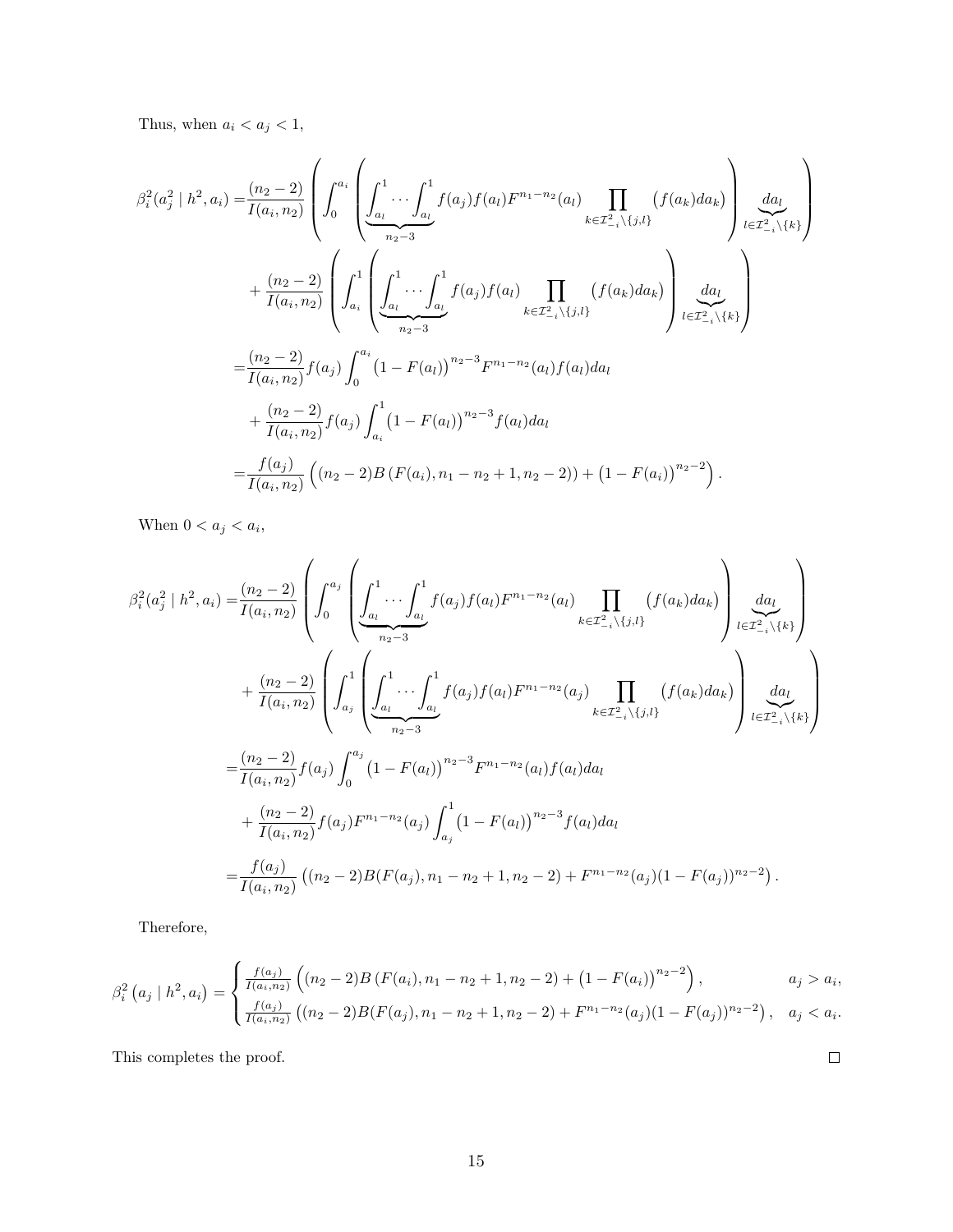*Proof of Proposition [1](#page-6-1).* Proving the stochastic dominance result is equivalent to show, if  $2 \leq n_2 < n_1$ ,

$$
\Pr_{A_j \sim \beta_i^2(\cdot | h^2, a_i)} (A_j \le a_j) < \Pr_{A_j \sim \beta_i^1(\cdot | h^1, a_i)} (A_j \le a_j) = F(a_j), \ \forall a_j \in (0, 1).
$$

To start off, note that the following identities hold. For all  $\alpha, \beta \in \mathbb{Z}_{>1}$ ,

<span id="page-15-0"></span>
$$
\beta B(x, \alpha, \beta) = \beta \int_0^x t^{\alpha - 1} (1 - t)^{\beta - 1} dt
$$
  
=  $-\int_0^x t^{\alpha - 1} d(1 - t)^{\beta}$   
=  $(\alpha - 1) \int_0^x t^{\alpha - 2} (1 - t)^{\beta} dt - x^{\alpha - 1} (1 - x)^{\beta}.$  (A.2)

By  $(A.2)$ , we have

$$
I(a_i, n_2) = (n_2 - 1)B (F(a_i), n_1 - n_2 + 1, n_2 - 1) + (1 - F(a_i))^{n_2 - 1}
$$
  
=  $(n_1 - n_2) \int_0^{F(a_i)} x^{n_1 - n_2 - 1} (1 - x)^{n_2 - 1} dx + (1 - F(a_i))^{n_2 - 1} (1 - F^{n_1 - n_2}(a_i))$ . (A.3)

*Case 1:*  $a_j < a_i$ 

When  $a_j < a_i$ , we have

$$
\Pr_{A_j \sim \beta_i^2(\cdot | h^2, a_i)} \left( A_j \le a_j \right)
$$
\n
$$
= \frac{1}{I(a_i, n_2)} \left( \int_0^{a_j} (n_2 - 2) B(F(t), n_1 - n_2 + 1, n_2 - 2) dF(t) + \int_0^{a_j} F^{n_1 - n_2}(t) (1 - F(t))^{n_2 - 2} dF(t) \right)
$$
\n
$$
= \frac{1}{I(a_i, n_2)} \left( \int_0^{F(a_j)} (n_2 - 2) B(s, n_1 - n_2 + 1, n_2 - 2) ds + \int_0^{F(a_j)} s^{n_1 - n_2} (1 - s)^{n_2 - 2} ds \right).
$$

In addition,

<span id="page-15-1"></span>
$$
\int_{0}^{F(a_{j})} (n_{2} - 2)B(s, n_{1} - n_{2} + 1, n_{2} - 2) ds
$$
\n
$$
= (n_{2} - 2) \int_{0}^{F(a_{j})} ds \int_{0}^{s} x^{n_{1} - n_{2}} (1 - x)^{n_{2} - 3} dx
$$
\n
$$
= (n_{2} - 2) \int_{0}^{F(a_{j})} dx \int_{x}^{F(a_{j})} x^{n_{1} - n_{2}} (1 - x)^{n_{2} - 3} ds
$$
\n
$$
= (n_{2} - 2)F(a_{j}) \int_{0}^{F(a_{j})} x^{n_{1} - n_{2}} (1 - x)^{n_{2} - 3} dx - (n_{2} - 2) \int_{0}^{F(a_{j})} x^{n_{1} - n_{2} + 1} (1 - x)^{n_{2} - 3} dx
$$
\n
$$
= (n_{1} - n_{2})F(a_{j}) \int_{0}^{F(a_{j})} x^{n_{1} - n_{2} - 1} (1 - x)^{n_{2} - 2} dx - (n_{1} - n_{2} + 1) \int_{0}^{F(a_{j})} x^{n_{1} - n_{2}} (1 - x)^{n_{2} - 2} dx, \qquad (A.4)
$$

where equation [\(A.4\)](#page-15-1) is obtained from equation [\(A.2\)](#page-15-0).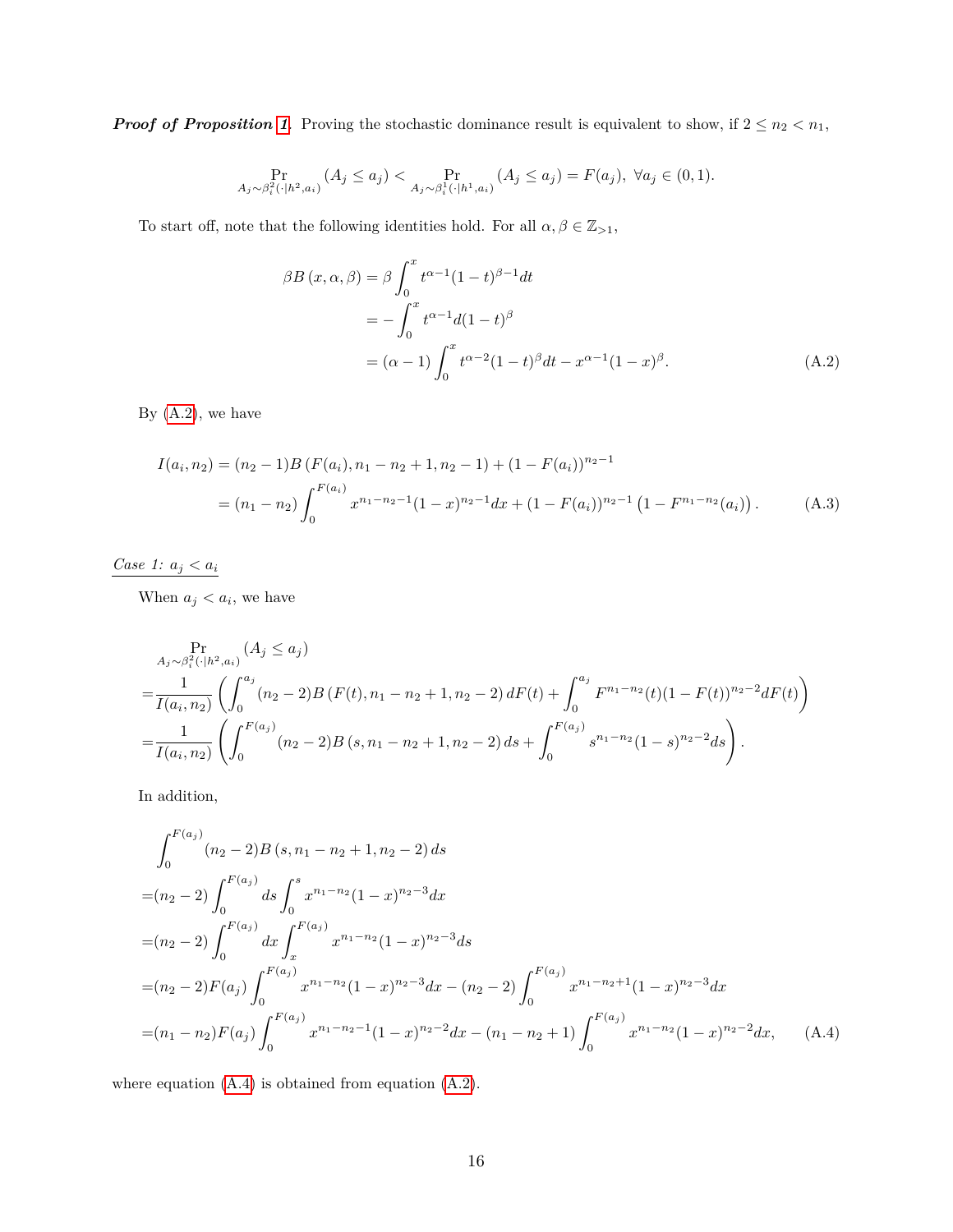Hence,

<span id="page-16-0"></span>
$$
A_{j} \sim \beta_{i}^{2}(\cdot|h^{2}, a_{i}) \left( A_{j} \leq a_{j} \right)
$$
\n
$$
= \frac{1}{I(a_{i}, n_{2})} (n_{1} - n_{2}) \left( F(a_{j}) \int_{0}^{F(a_{j})} x^{n_{1} - n_{2} - 1} (1 - x)^{n_{2} - 2} dx - \int_{0}^{F(a_{j})} x^{n_{1} - n_{2}} (1 - x)^{n_{2} - 2} dx \right) \tag{A.5}
$$
\n
$$
< \frac{1}{I(a_{i}, n_{2})} (n_{1} - n_{2}) \left( F(a_{j}) \int_{0}^{F(a_{j})} x^{n_{1} - n_{2} - 1} (1 - x)^{n_{2} - 2} dx - F(a_{j}) \int_{0}^{F(a_{j})} x^{n_{1} - n_{2}} (1 - x)^{n_{2} - 2} dx \right)
$$
\n
$$
< \frac{1}{I(a_{i}, n_{2})} F(a_{j}) \left( (n_{1} - n_{2}) \int_{0}^{F(a_{j})} (x^{n_{1} - n_{2} - 1} (1 - x)^{n_{2} - 2} - x^{n_{1} - n_{2}} (1 - x)^{n_{2} - 2}) dx \right)
$$
\n
$$
+ \frac{1}{I(a_{i}, n_{2})} F(a_{j}) (1 - F(a_{i}))^{n_{2} - 1} (1 - F^{n_{1} - n_{2}}(a_{i}))
$$
\n
$$
= \frac{1}{I(a_{i}, n_{2})} F(a_{j}) \left( (n_{1} - n_{2}) \int_{0}^{F(a_{j})} x^{n_{1} - n_{2} - 1} (1 - x)^{n_{2} - 1} dx + (1 - F(a_{i}))^{n_{2} - 1} (1 - F^{n_{1} - n_{2}}(a_{i})) \right)
$$
\n
$$
< \frac{1}{I(a_{i}, n_{2})} F(a_{j}) \underbrace{\left( (n_{1} - n_{2}) \int_{0}^{F(a_{i})} x^{n_{1} - n_{2} - 1} (1 - x)^{n_{2} - 1} dx + (1 - F(a_{i}))^{n_{2} - 1} (1 - F^{n_{1} - n_{2}}(a_{i})) \right)}
$$
\n
$$
= F(a_{j})
$$

$$
= \Pr_{A_j \sim \beta_i^1(\cdot | h^1, a_i)} (A_j \le a_j).
$$

 $\frac{Case \ 2: \ a_j > a_i}{\cdots}$ 

When  $a_j > a_i$ , we have

$$
\Pr_{A_j \sim \beta_i^2(\cdot | h^2, a_i)} \left( A_j \le a_j \right)
$$
\n
$$
= \frac{1}{I(a_i, n_2)} \left( \int_0^{a_i} (n_2 - 2) B(F(t), n_1 - n_2 + 1, n_2 - 2) dF(t) + \int_0^{a_i} F^{n_1 - n_2}(t) (1 - F(t))^{n_2 - 2} dF(t) \right)
$$
\n
$$
+ \frac{1}{I(a_i, n_2)} \left( \int_{a_i}^{a_j} (n_2 - 2) B(F(a_i), n_1 - n_2 + 1, n_2 - 2) + (1 - F(a_i))^{n_2 - 2} dF(t) \right).
$$

In addition, by equation [\(A.5\)](#page-16-0),

$$
\frac{1}{I(a_i, n_2)} \left( \int_0^{a_i} (n_2 - 2) B(F(t), n_1 - n_2 + 1, n_2 - 2) dF(t) + \int_0^{a_i} F^{n_1 - n - 2}(t) (1 - F(t))^{n_2 - 3} dF(t) \right)
$$
  
= 
$$
\frac{1}{I(a_i, n_2)} (n_1 - n_2) \left( F(a_i) \int_0^{F(a_i)} x^{n_1 - n_2 - 1} (1 - x)^{n_2 - 2} dx - \int_0^{F(a_i)} x^{n_1 - n_2} (1 - x)^{n_2 - 2} dx \right).
$$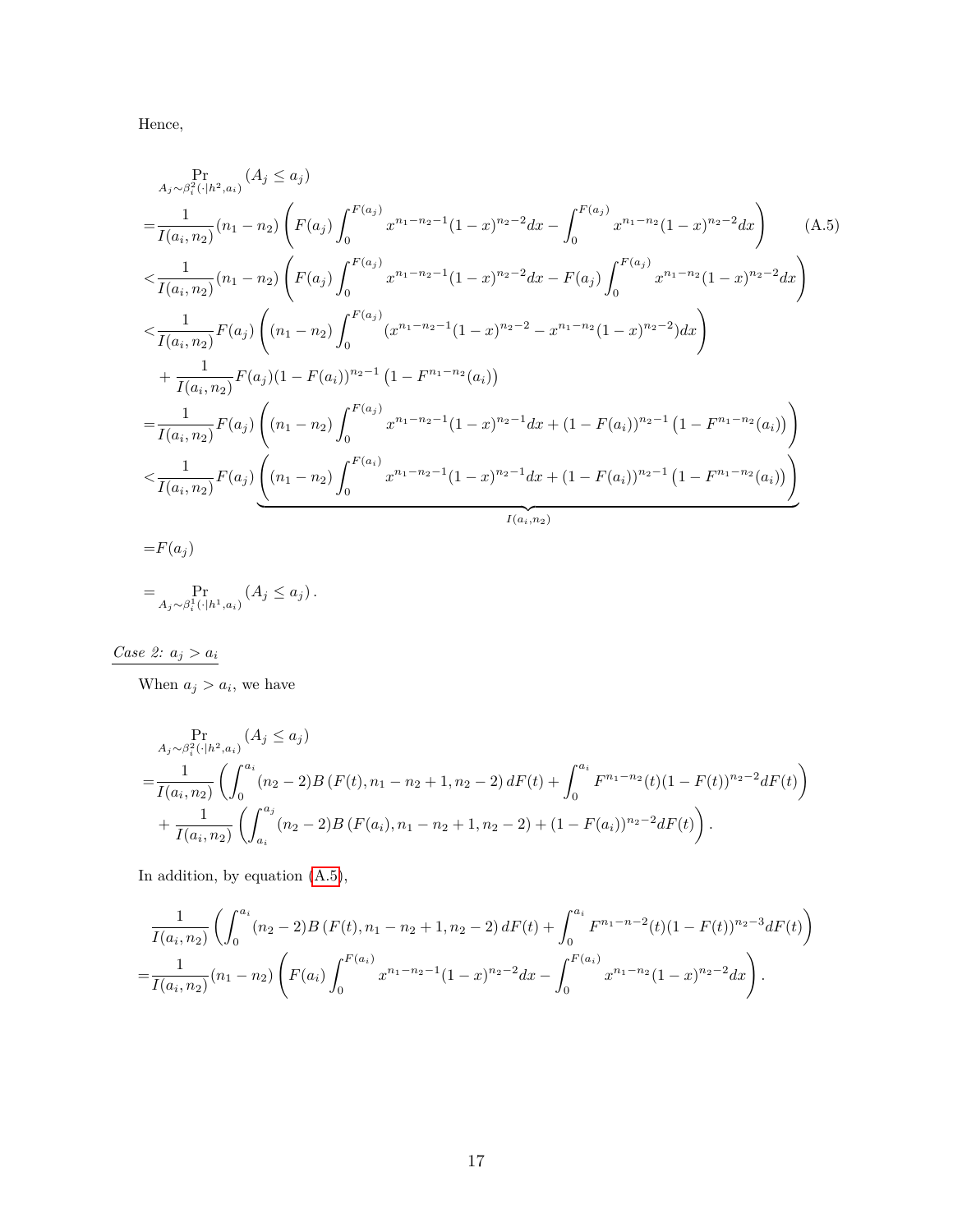Moreover,

$$
\frac{1}{I(a_i, n_2)} \left( \int_{a_i}^{a_j} (n_2 - 2) B(F(a_i), n_1 - n_2 + 1, n_2 - 2) + (1 - F(a_i))^{n_2 - 2} dF(t) \right)
$$
\n
$$
= \frac{1}{I(a_i, n_2)} \left( (n_2 - 2)(F(a_j) - F(a_i)) \int_0^{F(a_i)} x^{n_1 - n_2} (1 - x)^{n_2 - 3} dx + (F(a_j) - F(a_i))(1 - F(a_i))^{n_2 - 2} \right)
$$
\n
$$
= \frac{1}{I(a_i, n_2)} (F(a_j) - F(a_i)) \left( (n_1 - n_2) \int_0^{F(a_i)} x^{n_1 - n_2 - 1} (1 - x)^{n_2 - 2} dx + (1 - F(a_i))^{n_2 - 2} (1 - F^{n_1 - n_2}(a_i)) \right)
$$

where the last equality is obtained by equation [\(A.2\)](#page-15-0). This yields

$$
P_{A_j \sim \beta_i^2(\cdot | h^2, a_i)}^{P_{\mathcal{I}}^{\mathcal{I}}(h^2, a_i)}(A_j \le a_j)
$$
\n
$$
= \frac{1}{I(a_i, n_2)} (n_1 - n_2) \left( F(a_j) \int_0^{F(a_i)} x^{n_1 - n_2 - 1} (1 - x)^{n_2 - 2} dx - \int_0^{F(a_i)} x^{n_1 - n_2} (1 - x)^{n_2 - 2} dx \right)
$$
\n
$$
+ \frac{1}{I(a_i, n_2)} (F(a_j) - F(a_i)) (1 - F(a_i))^{n_2 - 2} (1 - F^{n_1 - n_2}(a_i))
$$
\n
$$
$$
\frac{1}{I(a_i, n_2)} F(a_j) \left( (n_1 - n_2) \int_0^{F(a_j)} (x^{n_1 - n_2 - 1} (1 - x)^{n_2 - 2} - x^{n_1 - n_2} (1 - x)^{n_2 - 2}) dx \right)
$$
\n
$$
+ \frac{1}{I(a_i, n_2)} F(a_j) (1 - F(a_i))^{n_2 - 1} (1 - F^{n_1 - n_2}(a_i))
$$
\n
$$
= \frac{1}{I(a_i, n_2)} F(a_j) \left( (n_1 - n_2) \int_0^{F(a_j)} x^{n_1 - n_2 - 1} (1 - x)^{n_2 - 1} dx + (1 - F(a_i))^{n_2 - 1} (1 - F^{n_1 - n_2}(a_i)) \right)
$$
\n
$$
$$
\frac{1}{I(a_i, n_2)} F(a_j) \underbrace{\left( (n_1 - n_2) \int_0^{F(a_i)} x^{n_1 - n_2 - 1} (1 - x)^{n_2 - 1} dx + (1 - F(a_i))^{n_2 - 1} (1 - F^{n_1 - n_2}(a_i)) \right)}_{I(a_i, n_2)}
$$
\n
$$
= F(a_j)
$$
\n
$$
= A_j \sim \beta_i^1(\cdot | h^1, a_i) (A_j \le a_j).
$$
$$
$$

This completes the proof.

*Proof of Theorem [1](#page-7-1).* We use backward induction to derive the equilibrium effort of the two-stage SEC.

## *Step 1: the second-stage equilibrium effort*

For player  $i \in \mathcal{I}^2$ , since she knows her bidding effort  $e_i^1$  in the first-stage, the first-stage cost  $g(e_i^1)/a_i$  is a constant for her. Thus, she maximizes the following objective function in the second stage,

<span id="page-17-0"></span>
$$
u_i^2 := \max_{e_i^2} \quad \sum_{l=1}^p V_l P_{i,l} - \frac{g(e_i^2)}{a_i},\tag{A.6}
$$

where  $P_{i,l}$  is player *i*'s winning probability of the  $l^{\text{th}}$   $(1 \leq l \leq p)$  prize based on her second-stage belief. We

 $\Box$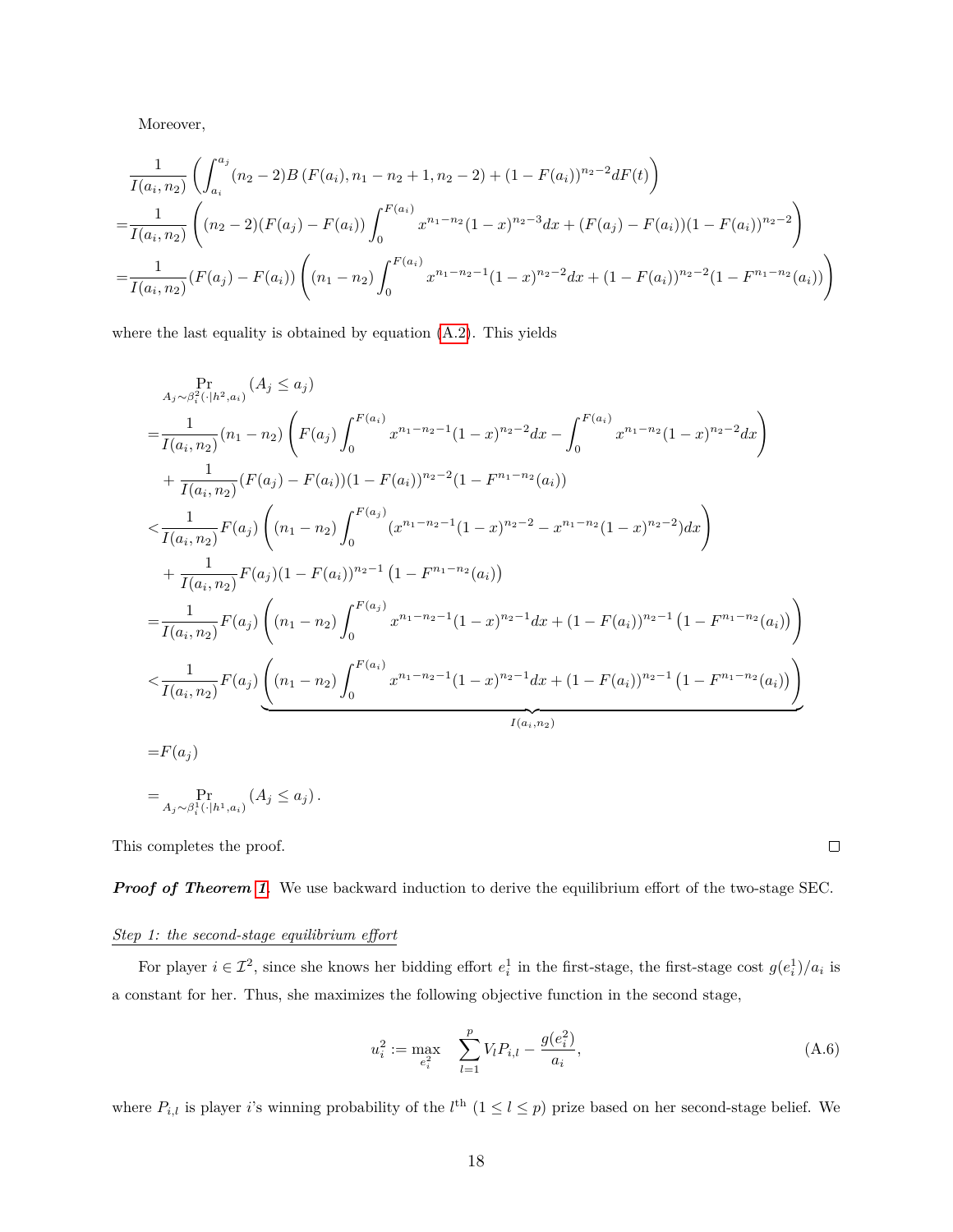now consider two separate cases,  $p < n_2$  and  $p = n_2$ .

*Case 1: p < n*<sup>2</sup>

Denote  $\gamma_2(\cdot)$  as the inverse function of  $b^2(\cdot)$ ,  $\gamma_1(\cdot)$  as the inverse function of  $b^1(\cdot)$ . For any  $i \in \mathcal{I}^2$ , put  $\tilde{\mathcal{I}}_l^2 \subset \mathcal{I}_{-i}^2$ ,  $1 \leq l \leq p$  as a subset of  $\mathcal{I}_{-i}^2$  including any  $l-1$  players in  $\mathcal{I}_{-i}^2$ .

$$
P_{i,l} = \Pr\left(e_i^2 \text{ ranks } l^{\text{th}} \text{ highest in } \{b^2(A_j) : j \in \mathcal{I}_{-i}^2\} \cup \{e_i^2\}\right)
$$
  
\n
$$
= \binom{n_2-1}{l-1} \underbrace{\int_{\gamma_2(e_i^2)}^1 \cdots \int_{\gamma_2(e_i^2)}^1 \int_0^{\gamma_2(e_i^2)} \cdots \int_0^{\gamma_2(e_i^2)} \beta_i^2(a_{-i}^2 \mid h^2, a_i) da_{-i}^2}_{n_2-l}
$$
  
\n
$$
= \binom{n_2-1}{l-1} \left(\prod_{s \in \mathcal{I}_l^2} \int_{\gamma_2(e_i^2)}^1 f(a_s) da_s\right) \underbrace{\int_0^{\gamma_2(e_i^2)} \cdots \int_0^{\gamma_2(e_i^2)} \frac{1}{I(a_i, n_2)} F^{n_1-n_2}(a_{(1)}^2)}_{n_2-l} \prod_{k \in \mathcal{I}_{-i}^2 \setminus \mathcal{I}_l^2} (f(a_k) da_k) \quad (A.7)
$$
  
\n
$$
= \frac{(n_2-1)!}{(l-1)!(n_2-l)!} \left(1 - F(\gamma_2(e_i^2))\right)^{l-1} \frac{1}{I(a_i, n_2)} F^{n_1-n_2+n_2-l}(\gamma_2(e_i^2)) \frac{(n_1-n_2)!(n_2-l)!}{(n_1-n_2+n_2-l)!} \quad (A.8)
$$
Lemma 3

<span id="page-18-0"></span>
$$
= \frac{1}{J(a_i, n_2)} {n_1 - 1 \choose l-1} \left(1 - F(\gamma_2(e_i^2))\right)^{l-1} F^{n_1-l}(\gamma_2(e_i^2)), \tag{A.9}
$$

where  $J(a_i, n_2) := {n_1-1 \choose n_2-1} \cdot I(a_i, n_2)$ . Note that in equation  $(A.7)$ , we use the notation  $a_{(1)}^2 = \min\{a_j : j \in \mathcal{I}_{-i}^2\}$ . Since  $\min\left\{a_j : j \in \tilde{\mathcal{I}}_l^2\right\} > a_i$  and  $\max\left\{a_j : j \in \mathcal{I}_{-i}^2 \setminus \tilde{\mathcal{I}}_l^2\right\} < a_i$ , we also have  $a_{(1)}^2 = \min\left\{a_j : j \in \mathcal{I}_{-i}^2 \setminus \tilde{\mathcal{I}}_l^2\right\}$ . Thus, we can apply Lemma [3](#page-21-3) in equation [\(A.8\)](#page-18-1).

Then, the second-stage objective function in equation [\(A.6\)](#page-17-0) can be written as follows,

<span id="page-18-2"></span><span id="page-18-1"></span>
$$
u_i^2 = \max_{e_i^2} \sum_{l=1}^p V_l \frac{1}{J(a_i, n_2)} {n_1 - 1 \choose l-1} \left(1 - F(\gamma_2(e_i^2))\right)^{l-1} F^{n_1-l}(\gamma_2(e_i^2)) - \frac{g(e_i^2)}{a_i}.
$$

The first-order condition regarding  $e_i^2 = b^2(a_i)$  is

$$
\frac{1}{(b^2)'(\gamma_2(e_i^2))} \sum_{l=1}^p V_l \frac{1}{J(a_1, n_2)} {n_1-1 \choose l-1} \left( \left(1 - F(\gamma_2(e_i^2))\right)^{l-2} F^{n_1-l-1}(\gamma_2(e_i^2)) f(\gamma_2(e_i^2)) \right) \cdot \left( (n_1-l)(1 - F(\gamma_2(e_i^2))) - (l-1)F(\gamma_2(e_i^2)) \right) - \frac{g'(b^2(a_i))}{a_i} = 0.
$$

Note that  $a_i = \gamma_2(e_i^2)$ ,

$$
\frac{1}{(b^2)'(a_i)} \sum_{l=1}^p V_l \frac{1}{J(n_2, a_i)} {n_1-1 \choose l-1} \left( \left(1 - F(a_i)\right)^{l-2} F^{n_1-l-1}(a_i) f(a_i) \right)
$$

$$
\cdot \left( (n_1 - l)(1 - F(a_i)) - (l-1)F(a_i) \right) - \frac{g'(b^2(a_i))}{a_i} = 0,
$$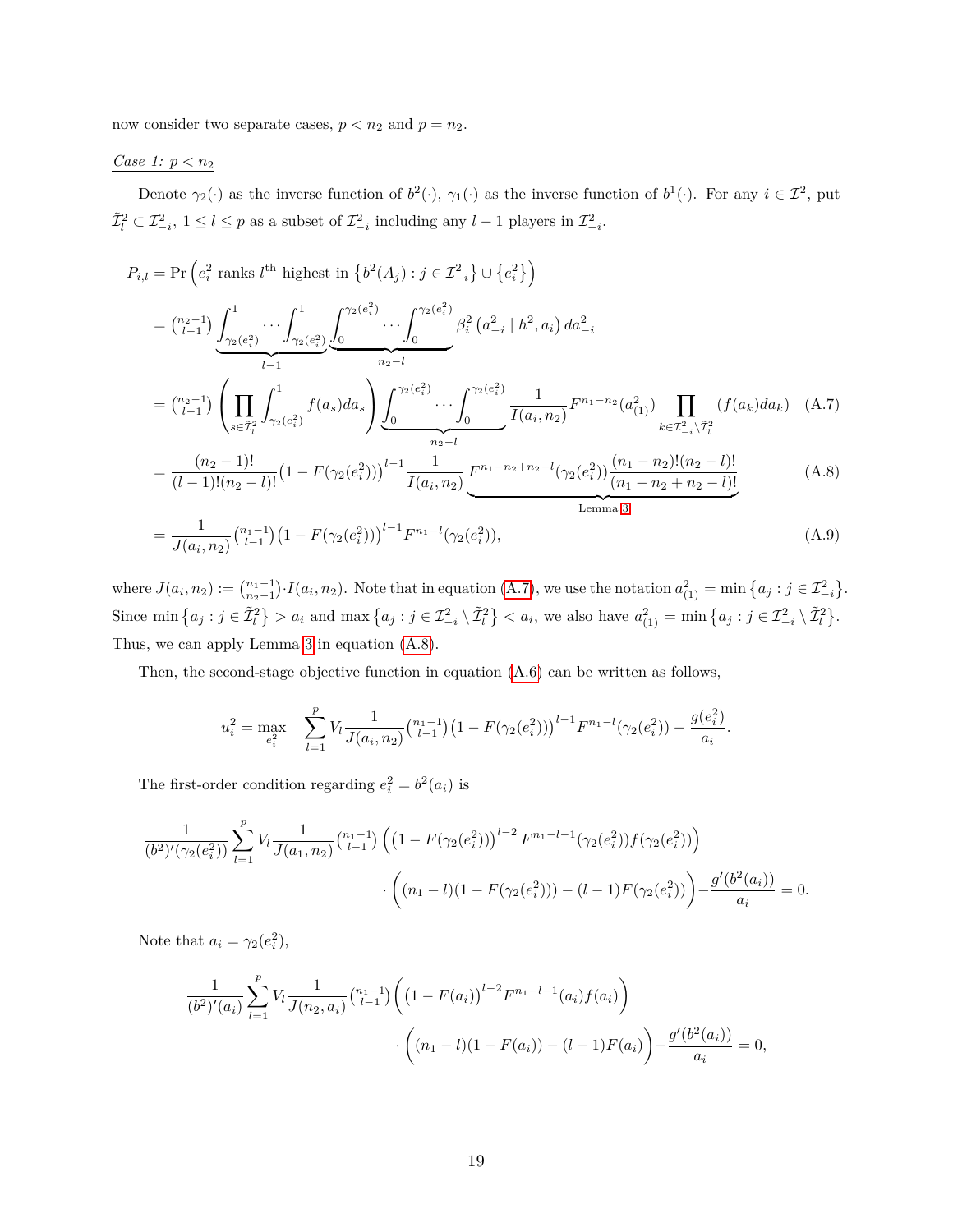which yields,

$$
\int_{b^2(a_i)} g'(b^2(a_i))db^2(a_i) = \int_{a_i} \sum_{l=1}^p V_l \frac{1}{J(n_2, a_i)} {n_1 - 1 \choose l-1} a_i \left( \left(1 - F(a_i)\right)^{l-2} F^{n_1 - l-1}(a_i) f(a_i) \right)
$$

$$
\cdot \left( (n_1 - l)(1 - F(a_i)) - (l-1)F(a_i) \right) da_i,
$$

and thus we have,

$$
g(b^{2}(a_{i})) = \int_{0}^{a_{i}} \sum_{l=1}^{p} V_{l} \frac{1}{J(x, n_{2})} {n_{l-1} \choose l-1} x \left( \left(1 - F(x)\right)^{l-2} F^{n_{1} - l - 1}(x) f(x) \right) \left( (n_{1} - l)(1 - F(x)) - (l - 1)F(x) \right) dx.
$$

Noting the fact that

$$
{\binom{n_1-1}{l-1}}\bigg(\big(1-F(x)\big)^{l-2}F^{n_1-l-1}(x)f(x)\bigg)(n_1-l)(1-F(x))dx=dF_{(l,n_1-1)}(x),
$$

and

$$
\binom{n_1-1}{l-1}\bigg(\big(1-F(x)\big)^{l-2}F^{n_1-l-1}(x)f(x)\bigg)(l-1)F(x)dx = dF_{(l-1,n_1-1)}(x),
$$

we have the second-stage equilibrium when  $p < n_2$  as follows,

$$
b^{2}(a_{i}) = g^{-1}\left(\sum_{l=1}^{p} V_{l} \int_{0}^{a_{i}} \frac{x}{J(x, n_{2})} \left(dF_{(l, n_{1}-1)}(x) - dF_{(l-1, n_{1}-1)}(x)\right)\right).
$$

## $\underline{Case~2:}~p=n_2$

For player *i*, the winning probability of the  $l^{\text{th}}$   $(l < p)$  prize is the same as equation  $(A.9)$ , on the other hand the winning the probability of the  $p^{\text{th}}$  prize becomes

$$
P_{i,p} = \Pr(e_i^2 < b^2(A_s), s \in \mathcal{I}_{-i}^2)
$$
\n
$$
= \Pr(\gamma_2(e_i^2) < A_s, s \in \mathcal{I}_{-i}^2)
$$
\n
$$
= \underbrace{\int_{\gamma_2(e_i^2)}^1 \cdots \int_{\gamma_2(e_i^2)}^1} _{n_2-1} \beta_i^2(a_{-i}^2 | h^2, a_i) da_{-i}^2
$$
\n
$$
= \underbrace{\int_{\gamma_2(e_i^2)}^1 \cdots \int_{\gamma_2(e_i^2)}^1} _{n_2-1} \frac{1}{I(a_i, n_2)} \prod_{k \in \mathcal{I}_{-i}^2} (f(a_k) da_k)
$$
\n
$$
= \frac{1}{I(a_i, n_2)} \left(1 - F(\gamma_2(e_i^2))\right)^{n_2-1}.
$$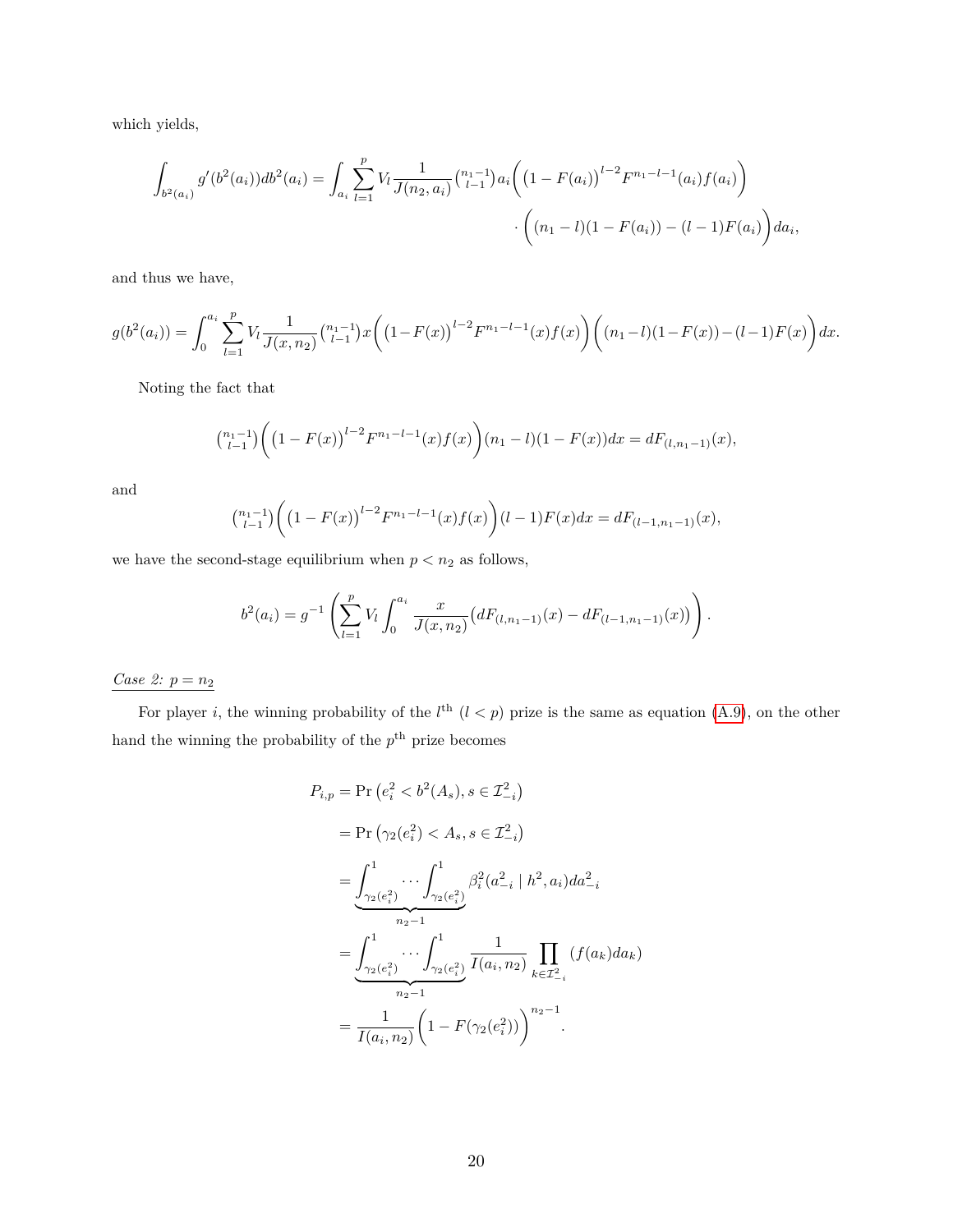Following the same logic, we can derive the second-stage equilibrium effort when  $p = n_2$  as follows,

$$
b^{2}(a_{i}) = g^{-1}\left(\int_{0}^{a_{i}} \sum_{l=1}^{p-1} V_{l} \frac{x}{J(x,n_{2})} \left(dF_{(l,n_{1}-1)}(x) - dF_{(l-1,n_{1}-1)}(x)\right) - \int_{0}^{a_{i}} \frac{V_{p} \cdot (n_{2}-1) \cdot x}{I(x,n_{2})} \left(1 - F(x)\right)^{n_{2}-2} dF(x)\right)
$$

*.*

#### *Step 2: the first-stage equilibrium effort*

In the first stage, every player  $i \in \mathcal{I}^1$  maximizes the following objective function based on her first-stage belief,

$$
\max_{e_i^1} \quad P_i \left( \sum_{l=1}^p V_l P_{i,l} - \frac{g(b^2(a_i))}{a_i} \right) - \frac{g(e_i^1)}{a_i} = \max_{e_i^1} \quad P_i u_i^2 - \frac{g(e_i^1)}{a_i},
$$

where

$$
u_i^2 = \begin{cases} \sum_{l=1}^p V_l \frac{1}{J(a_i, n_2)} {n_1-1 \choose l-1} \left(1 - F(a_i)\right)^{l-1} F^{n_1-l}(a_i) - \frac{g(b^2(a_i))}{a_i}, & p < n_2, \\ \frac{V_p}{I(a_i, n_2)} \left(1 - F(a_i)\right)^{n_2-1} + \sum_{l=1}^{p-1} \frac{V_l}{J(a_i, n_2)} {n_1-1 \choose l-1} \left(1 - F(a_i)\right)^{l-1} F^{n_1-l}(a_i) - \frac{g(b^2(a_i))}{a_i}, & p = n_2, \end{cases}
$$

and

$$
P_i = \sum_{l=1}^{n_2} \Pr\left(e_i^1 \text{ ranks } l^{\text{th}} \text{ highest in } \{b^1(A_j) : j \in \mathcal{I}_{-i}^1\} \cup \{e_i^1\}\right)
$$
  
= 
$$
\sum_{l=1}^{n_2} {n_1 - 1 \choose l-1} F^{n_1-l}(\gamma_1(e_i^1)) (1 - F(\gamma_1(e_i^1)))^{l-1}.
$$

Note that  $u_i^2$  is independent of  $e_i^1$ . Following the same logic (first derive the first-order condition, then solve the differential equation), we get the first-stage equilibrium effort as follows,

$$
b^{1}(a_{i}) = g^{-1}\left(u_{i}^{2}\sum_{l=1}^{n_{2}}\int_{0}^{a_{i}}x\left(dF_{(l,n_{1}-1)}(x) - dF_{(l-1,n_{1}-1)}(x)\right)\right).
$$

Since the solution of the first-order conditions is unique, the symmetric equilibrium effort is unique. This completes the proof.  $\Box$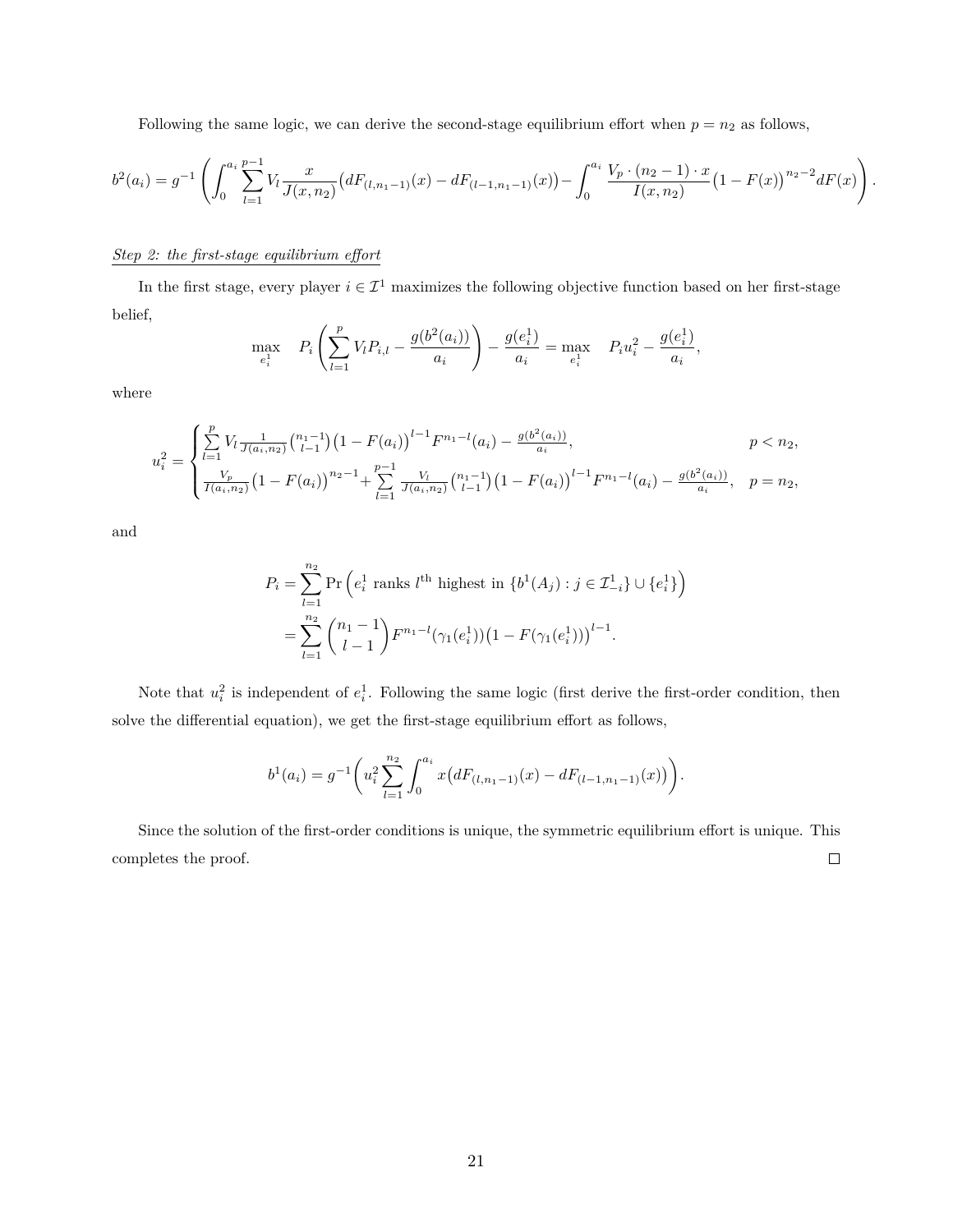### **B. Auxiliary Results**

<span id="page-21-3"></span>**Lemma 3.** For any distribution function  $F(\cdot)$  with continuous density  $f(\cdot)$  in the support of  $(0,1)$ *,* 

$$
\underbrace{\int_0^x \cdots \int_0^x} F^{n-m}(t_{(1)}) \prod_i^k f(t_i) dt_1 \cdots dt_k = \frac{(n-m)!k!}{(n-m+k)!} F^{n-m+k}(x) \qquad \forall x \in (0,1),
$$

 $where t_{(1)} = min{t_1, t_2, \cdots, t_k}.$ 

*Proof.* We have the following identity,

$$
\underbrace{\int_{0}^{x} \cdots \int_{0}^{x} F^{n-m}(t_{(1)}) \prod_{i}^{k} f(t_{i}) dt_{1} \cdots dt_{k}}_{k} = \frac{k!}{(k-1)!} \int_{0}^{x} \left( \underbrace{\int_{t_{1}}^{x} \cdots \int_{t_{1}}^{x} F^{n-m}(t_{1}) \prod_{i=1}^{k} f(t_{i}) dt_{2} \cdots dt_{k}}_{k-1} \right) dt_{1}
$$
\n
$$
= k \int_{0}^{x} F^{n-m}(t_{1}) f(t_{1}) (F(x) - F(t_{1}))^{k-1} dt_{1}
$$
\n
$$
= k \int_{0}^{x} F^{n-m}(t_{1}) (F(x) - F(t_{1}))^{k-1} dF(t_{1})
$$
\n
$$
= k \int_{0}^{F(x)} t^{n-m} (F(x) - t)^{k-1} dt
$$
\n
$$
= k \int_{0}^{F(x)} \sum_{j=0}^{k-1} {k-1 \choose j} (-1)^{j} F^{k-1-j}(x) t^{n-m+j} dt
$$
\n
$$
= k \sum_{j=0}^{k-1} {k-1 \choose j} (-1)^{j} \frac{1}{n-m+j+1} F^{n-m+k}(x)
$$
\n
$$
= k F^{n-m+k}(x) \int_{0}^{1} \sum_{j=0}^{k-1} {k-1 \choose j} (-1)^{j} t^{n-m+j} dt
$$
\n
$$
= k F^{n-m+k}(x) \int_{0}^{1} t^{n-m} (1-t)^{k-1} dt
$$
\n
$$
= \frac{(n-m)!k!}{(n-m+k)!} F^{n-m+k}(x).
$$

This completes the proof.

## **References**

- <span id="page-21-0"></span>Chawla S, Hartline JD, Sivan B (2019) Optimal crowdsourcing contests. *Games and Economic Behavior* 113:80–96.
- <span id="page-21-1"></span>Fu Q, Lu J (2012) The optimal multi-stage contest. *Economic Theory* 51(2):351–382.
- <span id="page-21-2"></span>Fu Q, Wu Z (2021) Disclosure and favoritism in sequential elimination contests. *American Economic Journal: Microeconomics* 513–535.

 $\Box$